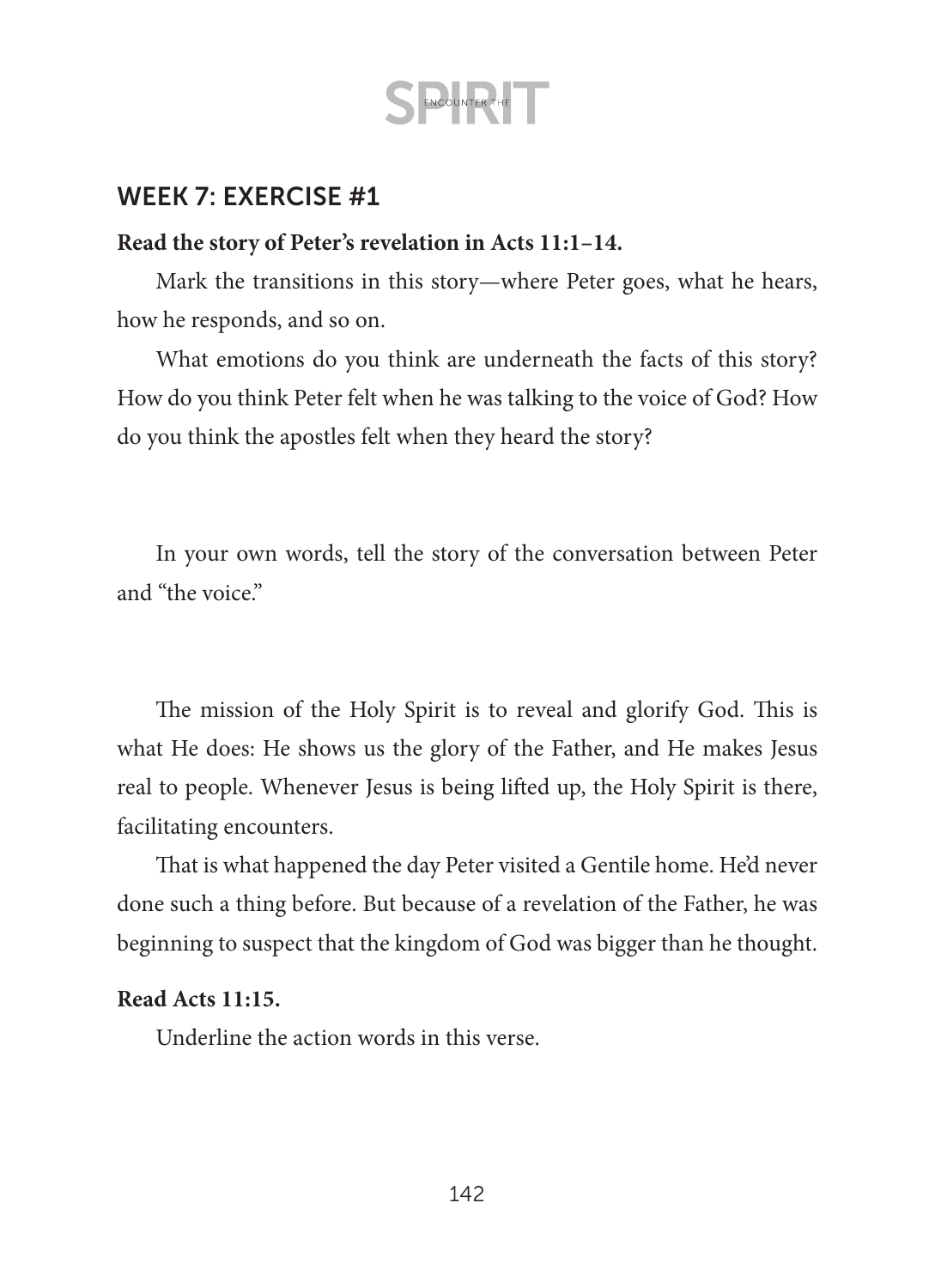In this one verse, we find a beautiful thought wrapped up in a Greek verb. Peter says that as he began to speak to the people in the Gentile household, the Holy Spirit "fell on them" (esv). The Greek word for that phrase is *epipipto*. It literally means "to fall upon." Jack Hayford connects this term with a story Jesus told His followers.<sup>16</sup> Jesus used the same word when He shared the story of the prodigal son coming home to his father. Do you remember that story? A young man takes his inheritance early, goes out into the world, and squanders it. After enough suffering and humiliation, he crawls home, destitute and broken, expecting to be made a slave in his own household. Instead, his father, seeing the son walking toward home, goes running from the house to meet him. The story says he *fell on* his neck, embracing him and all his brokenness in this wild, lavish, loving bear-hug of acceptance.

This word in the story of the prodigal son is the same word Peter uses when he talks about how the Holy Spirit falls upon Cornelius's household. Hayford says this isn't a "falling on like something falling out of the sky. This is the picture of a man coming and capturing his long-lost (child) in a grace-filled embrace of gratitude and affection."17

Have you ever thought of the Holy Spirit like *that*? What if this Spiritfilled life is not some strange phenomenon but the very picture of an intimate relationship with our heavenly Papa?

And there was Peter, in a houseful of people who always felt as if they didn't measure up. And to *those* people, the Holy Spirit came running and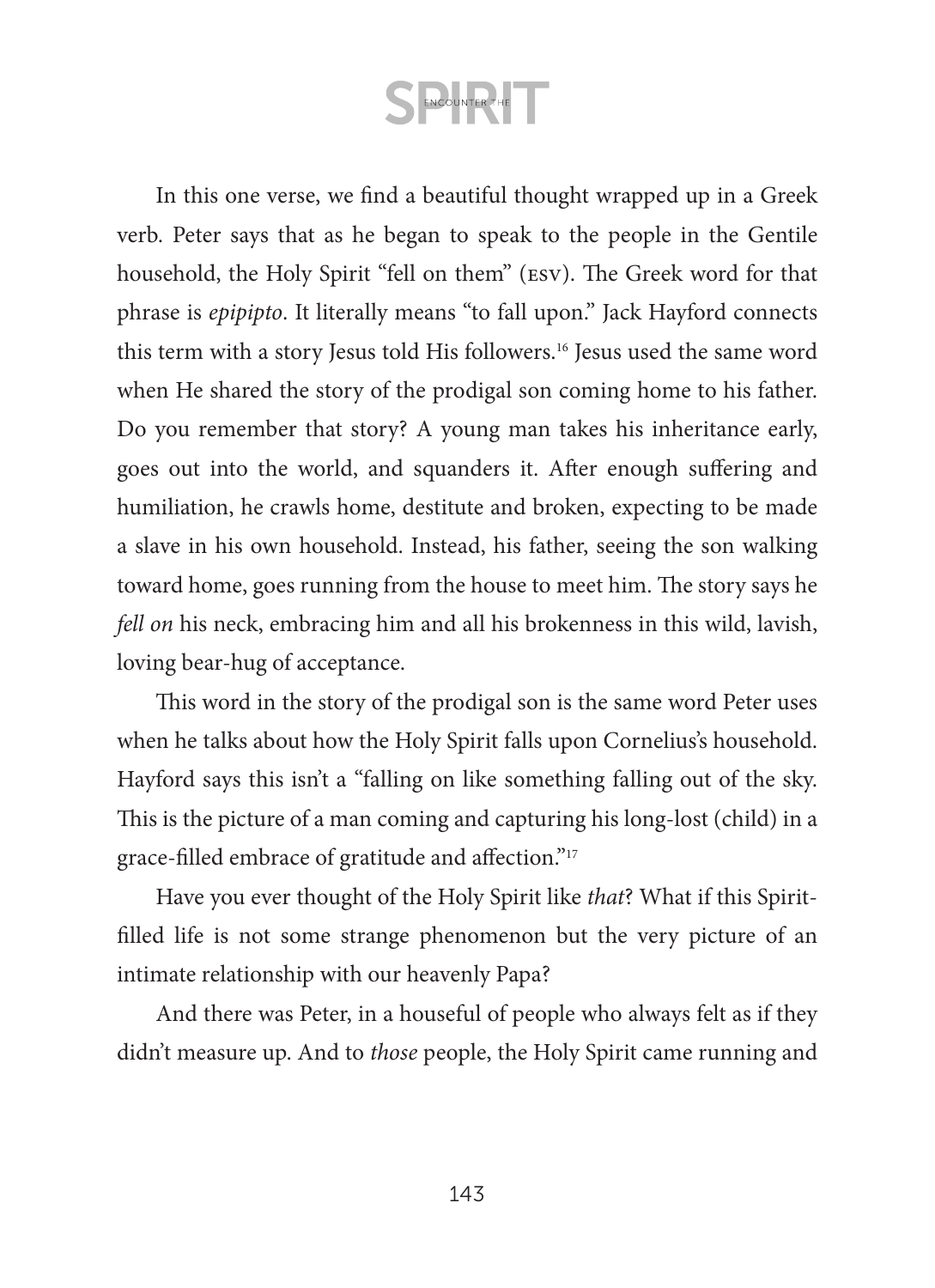*fell on* them, embracing them and all their brokenness in this wild, lavish, loving bear-hug of acceptance.

#### **Read Acts 11:16–18.**

Note Peter's question: "Who was I to think that I could stand in God's way?" Underline this question in your Bible.

Take a moment to meditate on this question. Apply it to your life. We will come back to it in a moment.

Here, Peter remembers what John the Baptist once said: "I baptize you with water for repentance" (Matt. 3:11). Within the context of this idea of "falling upon," I envision someone falling back into water so that it enfolds and embraces them. John goes on to say, "But after me comes one who is more powerful than I, whose sandals I am not worthy to carry. He will baptize you with the Holy Spirit and fire." In other words, "I can lay you into water, but the Holy Spirit will embrace you and enfold you in an acceptance and a completeness that no amount of water can accomplish."

#### **Read John 7:37–39.**

What do you suppose John meant by the last line in this passage: "Up to that time the Spirit had not been given, since Jesus had not yet been glorified"?

What do you learn about the Holy Spirit from this passage?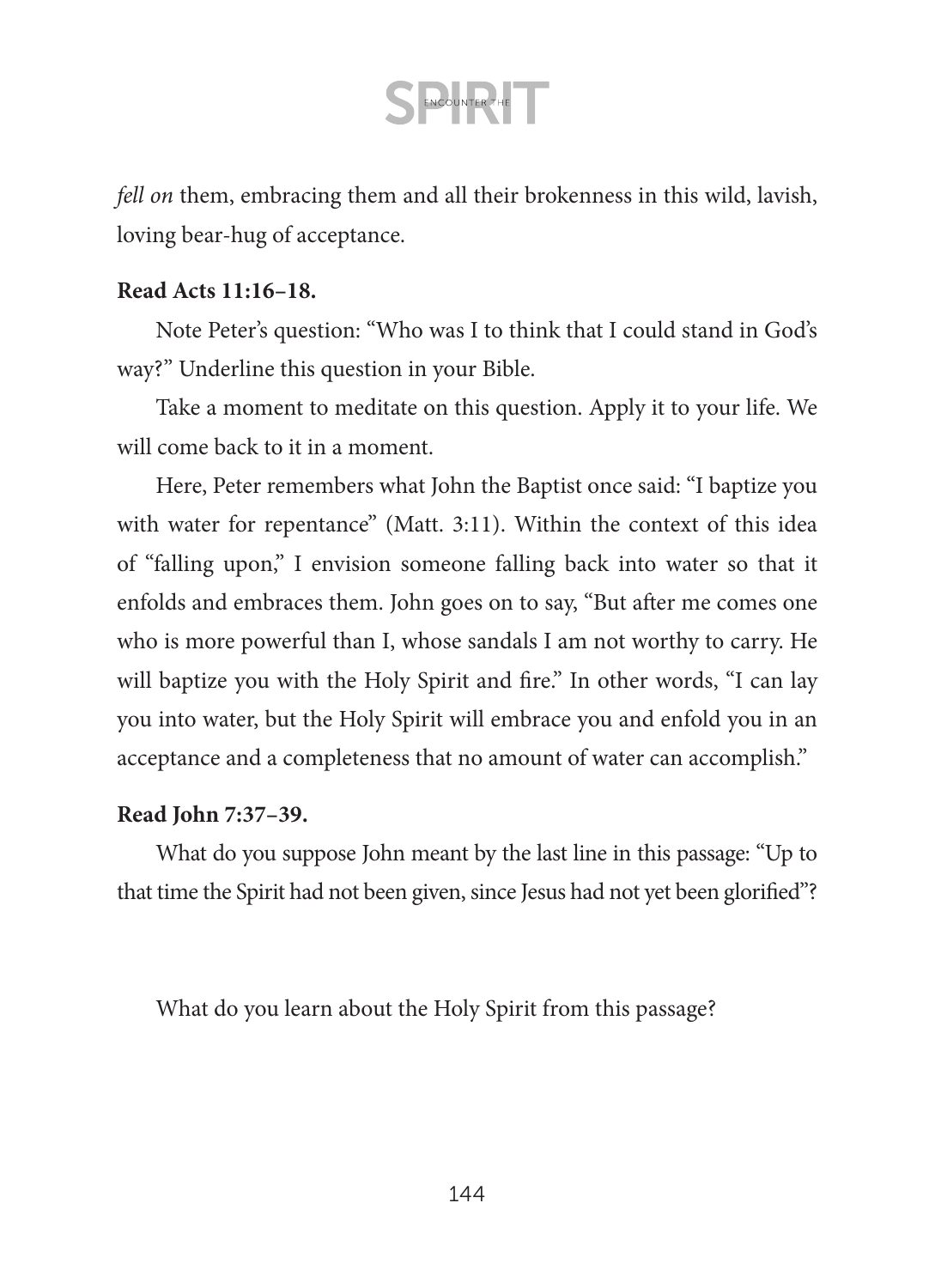What do you learn about the relationship between Jesus and the Holy Spirit?

#### **Reread Acts 11:17.**

Peter's last question to his audience in this story is a profound one: "So if God gave them the same gift he gave us who believed in the Lord Jesus Christ, who was I to think that I could stand in God's way?" In other words, who am I to question God's ability to do great and mighty things? For that matter, who am I to stop God from working in my life in whatever way He wants to work? Who am I to question how God intends to use me, or anyone else?

Who am I . . . in the face of the Great I AM!

Are there points along your faith journey where you might actually be standing in the way of God, perhaps because you are reluctant to change?

What decisions do you need to make today, based on your answer to Peter's question: Who am I that I could stand in the way of God?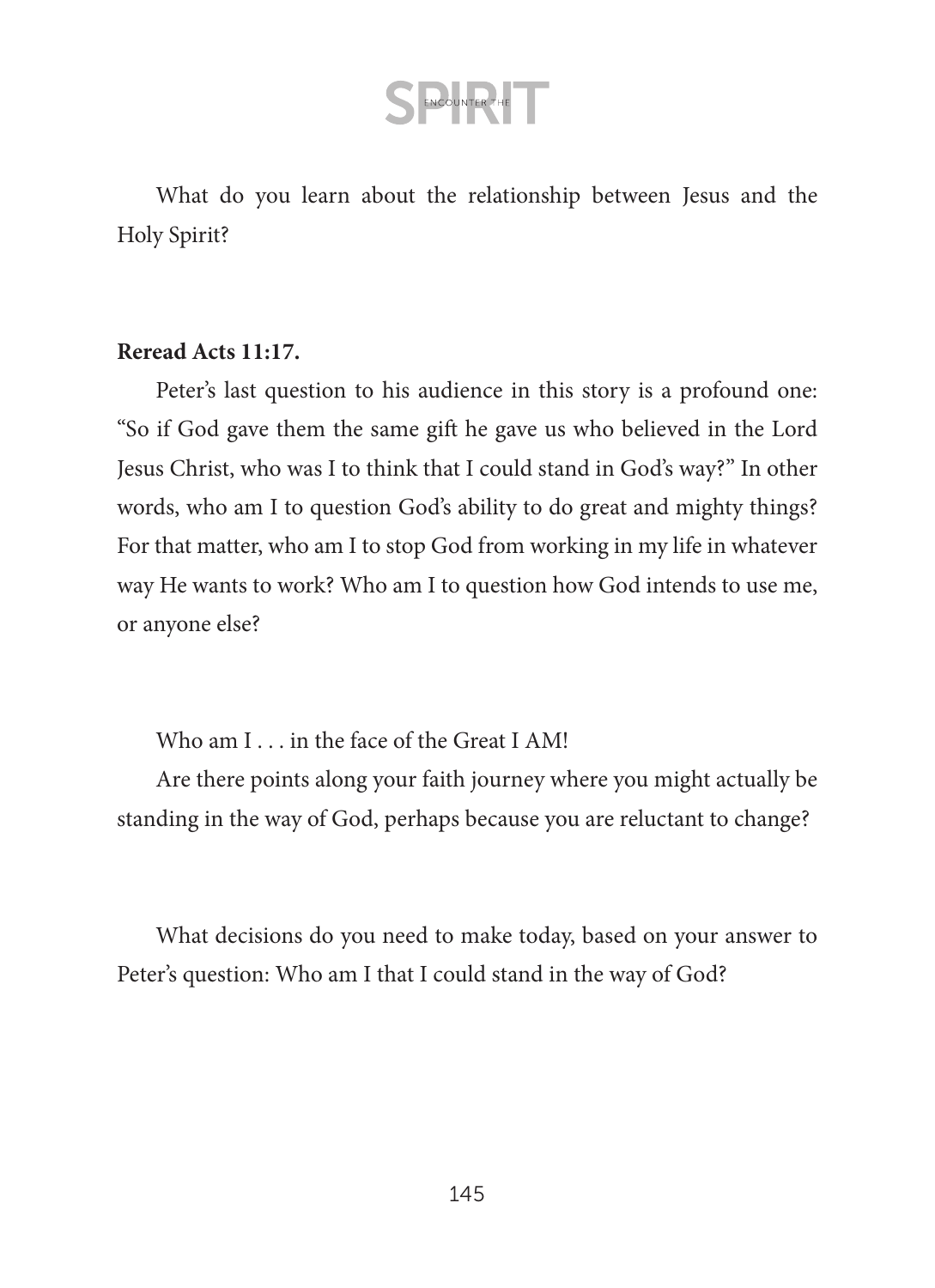### **Encounter**

#### **Reread John 7:37–39.**

John has connected water and Spirit more than once, so we are wise to learn what we can from that connection.

What do we know about water? In your journal, list all the attributes you can think of.

Now, compare water with the Holy Spirit. What terms seem to translate?

People who are filled with the Holy Spirit learn to *float* because there is a flow to following Jesus. Spirit-filled followers are creative, forgiving, grace-filled, spiritually flexible.

Do you think of yourself as flexible or rigid? Is your spiritual life forced, or does it seem to float on a power greater than your own? Journal on this question.

How would you describe the Spirit's presence in your life: as flowing, or something more like \_\_\_\_\_\_\_\_\_\_\_\_\_\_\_\_\_\_\_\_\_\_\_\_\_\_\_\_ ?

What is the invitation here in this passage in John, for those who thirst?

### **Now read Isaiah 55, slowly and aloud (remember: this is a devotional exercise, not a race!). Do the same with Psalm 42.**

Isaiah 55 begins with these words: "Come, all you who are thirsty, come to the waters." This chapter is often entitled "The Compassion of the Lord." Why do you suppose that is?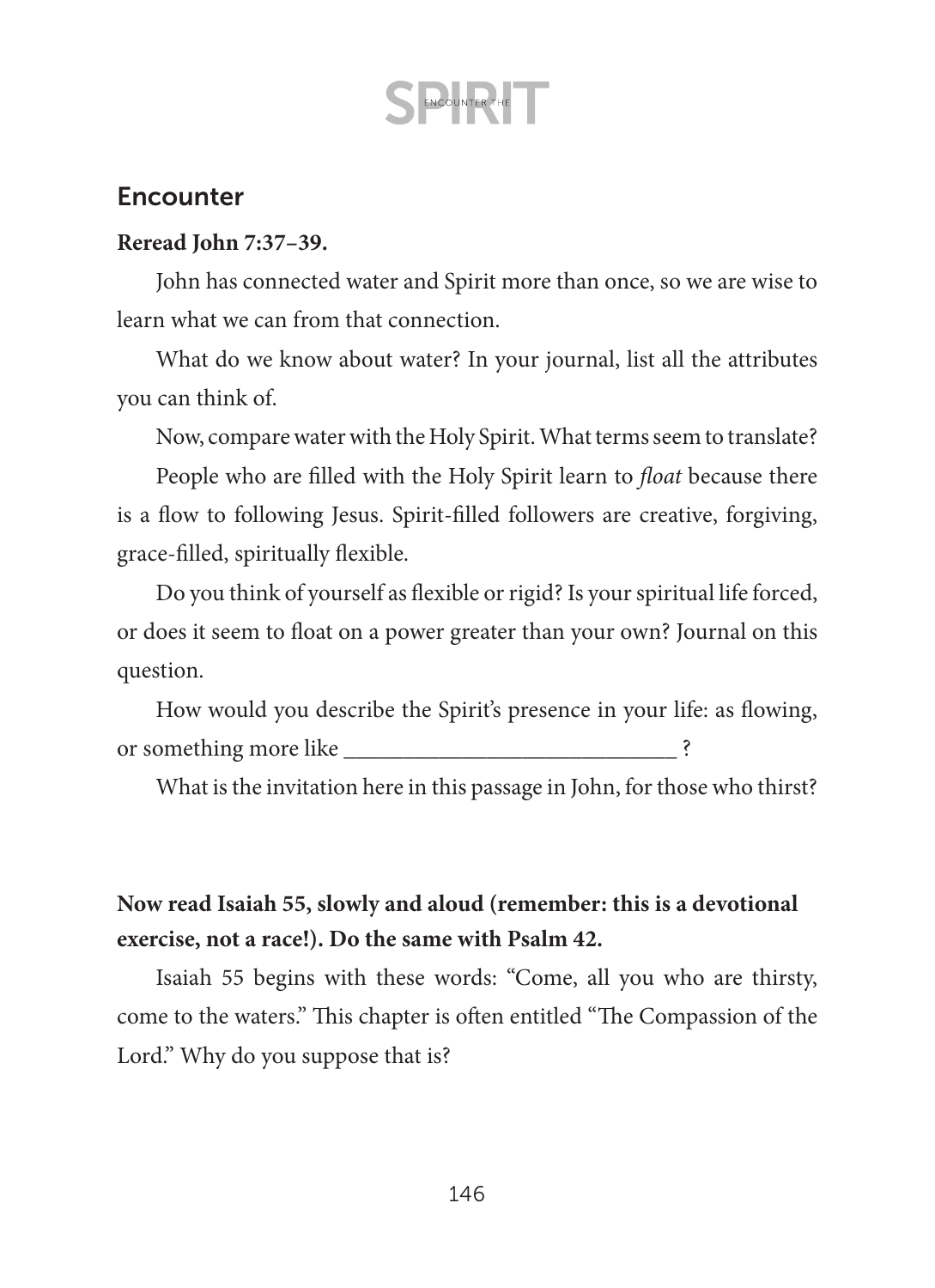Psalm 42 begins, "As the deer pants for streams of water, so my soul pants for you, my God."

Using these three passages (John 7, Isaiah 55, and Psalm 42), journal about the connection between water, thirst, and life in the Spirit.

What do you learn about a vital, living relationship with God from these passages?

Now, bring those thoughts into your own spiritual life: Does your soul thirst for God?

How does your spiritual life compare to that of the psalmist? What needs to change?

Write a prayer based on the stirrings in your spirit after reading these passages.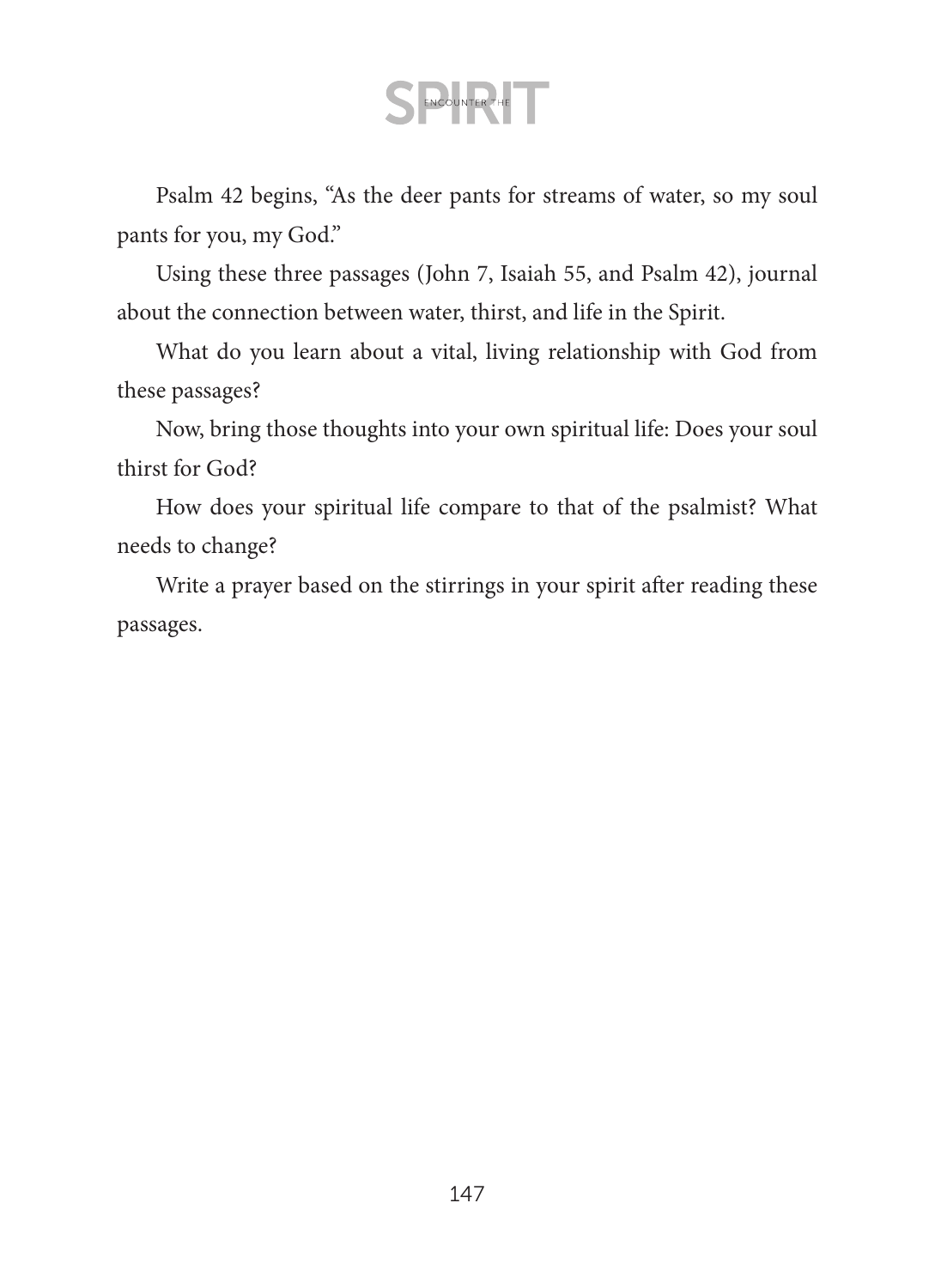### WEEK 7: EXERCISE #2

Think what it must have been like for Peter! When Jesus first called him, Peter (whose name was Simon when Jesus met him) knew nothing of ministry or preaching. He probably wasn't particularly educated; fishermen wouldn't have been. He must have had the gift of faith because Jesus chose him early on. Given what we see of him around Jesus, we gather that he was a bit impassioned, sometimes to a fault. He tended to speak before he thought. Yet, in every list of disciples in the New Testament, Peter's name comes first. Peter and John are the only disciples often referenced; most of the rest get little more than one mention.

#### **Read Luke 5:1–11.**

If you are studying this passage with a group, pair up and take a few moments to tell this story to your partner, with your Bible closed. See how much of it you can remember without looking at the text.

In verse 4, underline the phrase Jesus used: "Put out into deep water."

What significance might this request have had for Peter, spiritually speaking?

Jesus called Peter first. He was given a remarkable invitation: to stop fishing for fish and start fishing for people. We have discussed the gifts of the Spirit in previous exercises. Here, we see sanctification being lived out, as Jesus calls Peter to begin using his gifts and skills for kingdom purposes. Jesus wants to anoint Peter for a higher purpose.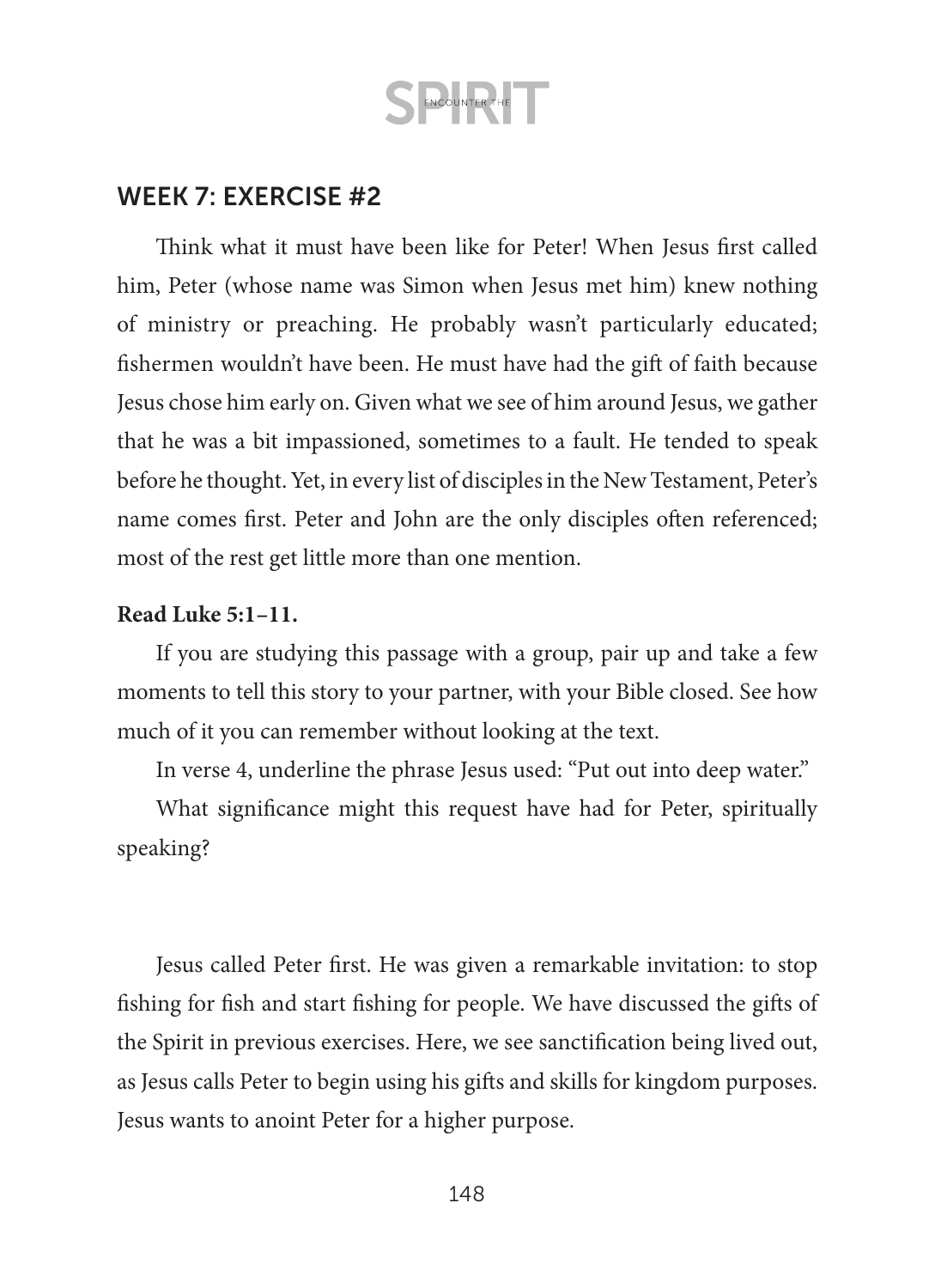Have you had a conversion of purpose, such as Peter's?

Do you have a gift or skill that could be used more directly for kingdom purposes?

#### **Read Luke 5:8.**

In this verse, we hear Peter's cry of confession in the light of God's holiness: "Go away from me, Lord; I am a sinful man!"

What do you suppose Peter had to confess?

Given what you read in this story, how is confession related to a calling from Christ?

Can you remember a time in your life when you were so impressed by the reality of God that you were left confessing your own sinfulness in light of His perfection? Describe that time.

How does Jesus respond to Peter's confession?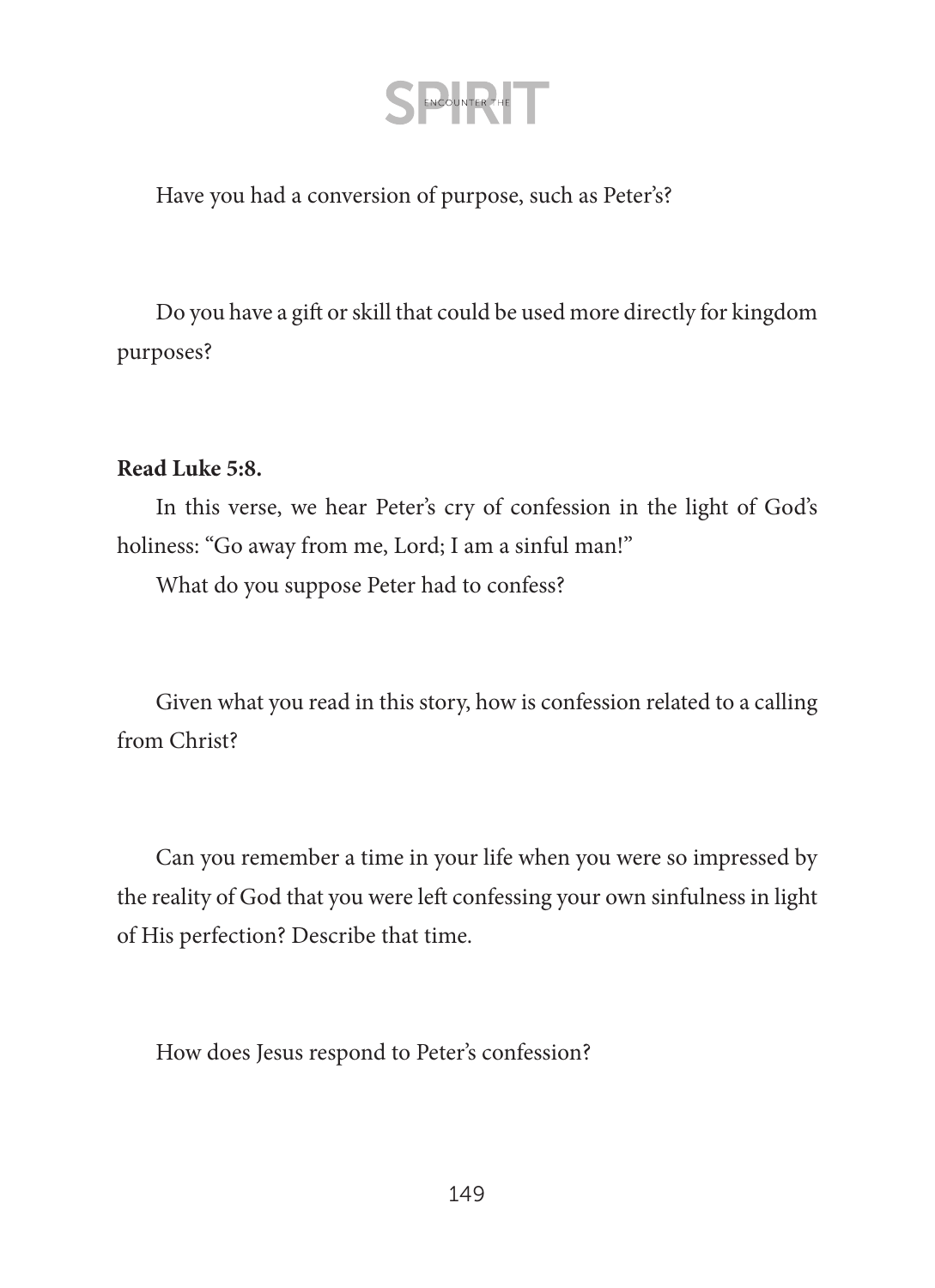#### **Reread Luke 5:8–11.**

In this part of the story, we note three important elements of a conversion of purpose:

- 1. When Peter encounters Jesus as Messiah, he is immediately overwhelmed by the reality of his own sinfulness.
- 2. Peter hears Jesus' invitation to a new purpose, including the encouragement, "Don't be afraid."
- 3. Peter surrenders his old life and begins to follow Jesus.

The pattern is this: *encounter, invitation, surrender*. If we have a living faith, this pattern will occur over and over again on our journey with Christ. This is how the Holy Spirit grows us; we are called to an everwidening circle of faith. It is what the writer of Hebrews called being "taken forward to maturity" (Heb. 6:1). It is what we've been calling sanctification. It means moving on from the basics of the faith to those deeper spiritual waters where healing occurs, where fruitfulness comes about, where the kingdom of God takes root, where an intimate, mature relationship with our Father flourishes.

It is critical, as we grasp this concept of God's call and our purposes, that we rightly interpret the relationship. God is our Father, not our employer. He calls us as His children, not His slaves.

#### **Read Romans 8:15–27.**

Circle the word "children" or "child" or "sons" every time they appear in this passage.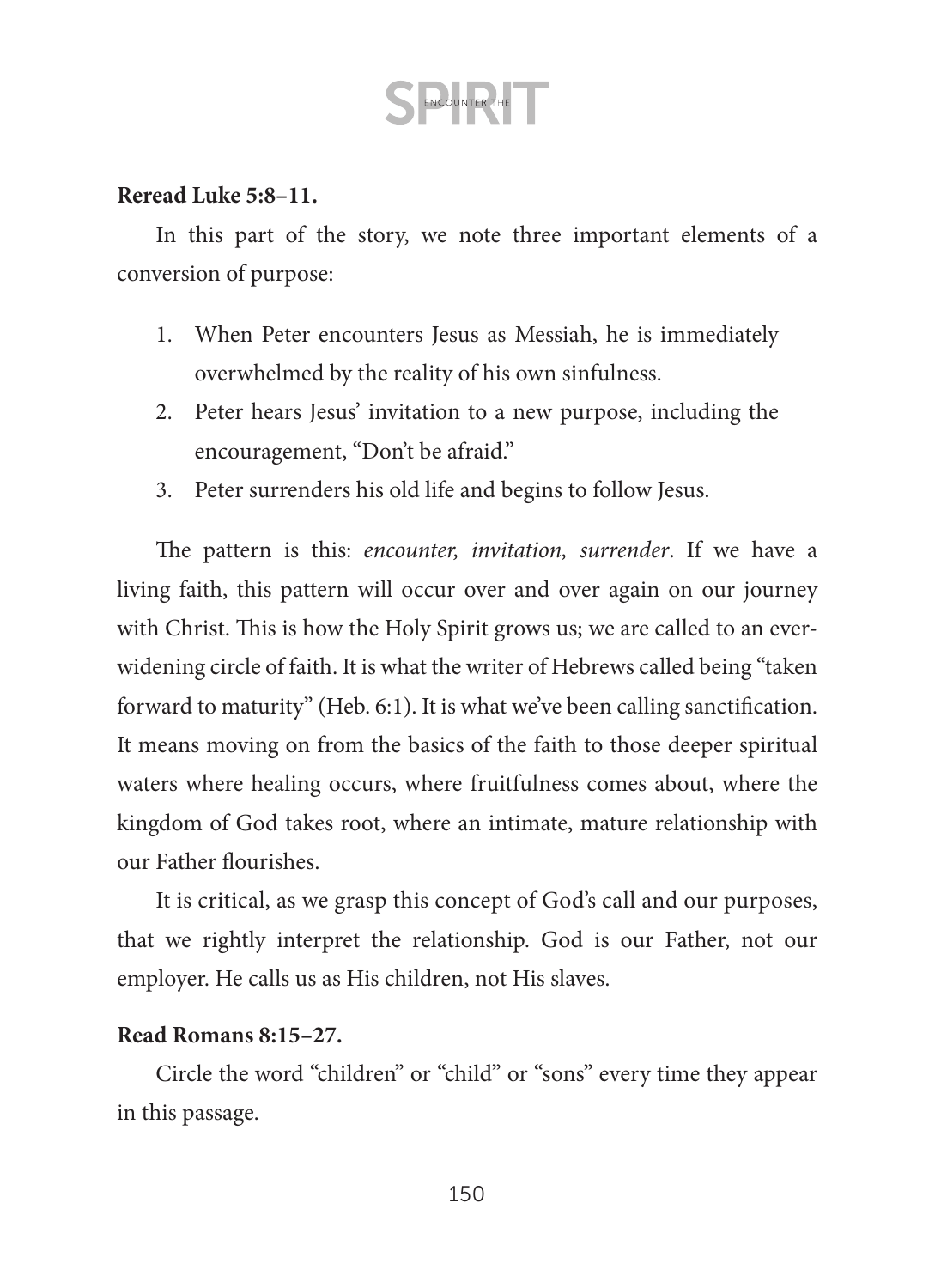Mark every use of the word "suffer" or "suffering."

Mark every use of the word "Spirit."

Paul reminds the Romans that God's intention is not to treat us as slaves or servants, but as children. As His children, we are not guaranteed a pain-free journey, but we are guaranteed the presence of the Spirit to help and guide. We are assured that even when we don't exactly know what we are doing, we can follow confidently, knowing the Spirit is with us.

This is a spiritual principle worth memorizing: *spiritual revelation is an invitation to every Spirit-filled person to enter into the will of God.* The Spirit-filled life is a deep, rich, joyful experience. It is an invitation into the deep places where God's will is being revealed and activated. It is a choice to join God, confident that He will lead.

And it is *not* for the few, the deep . . . the weird. It was an essential part of the life of the first followers, and it is an expectation of the Christian life. God promises it; it is ours to receive.

#### **Reread Romans 8:26–27.**

What does this passage teach you about communication with the Father?

What does this passage teach you about the will of God?

How are you preparing yourself spiritually to enter into God's will for this season of your life?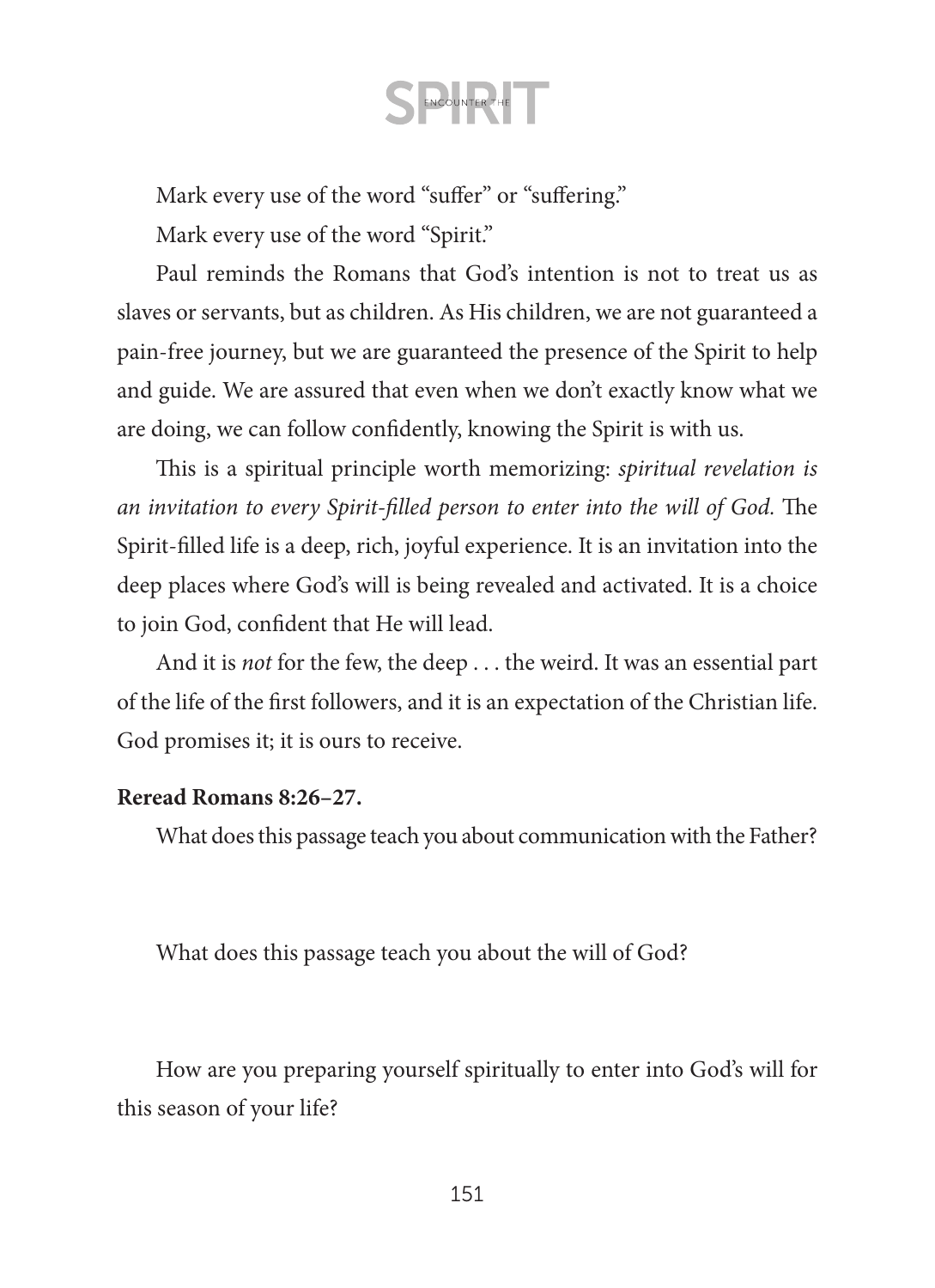### **Encounter**

Begin this encounter with five minutes of silence. Center yourself on God. Encounter, invitation, surrender. This is the recurring pattern of the ever-deepening Spirit-filled life. It is much easier to identify these stages after the fact than in the midst of them. In fact, when we are in the middle of an encounter or invitation, we can feel uneasy and uncomfortable without knowing why. We may very well feel like the psalmist, who wrote, "I have come into the deep waters; the floods engulf me"(see Ps. 69:1–3).

The key, as with swimming in deep water, is to relax and move with the tide, not against it. In other words, remain in the moment and trust that God is working out His will for you.

With this thought in mind, where do you need to flow with the Spirit right now? What words or nudges is He giving you these days?

Are you in a season of spiritual transformation now? How would you describe this experience? Have you yet surrendered? Journal about this.

Read Psalm 69:1–3, and journal about its relevance for your life right now.

Do you have a story of conversion of purpose, having heard a call from God to leave one kind of life for another?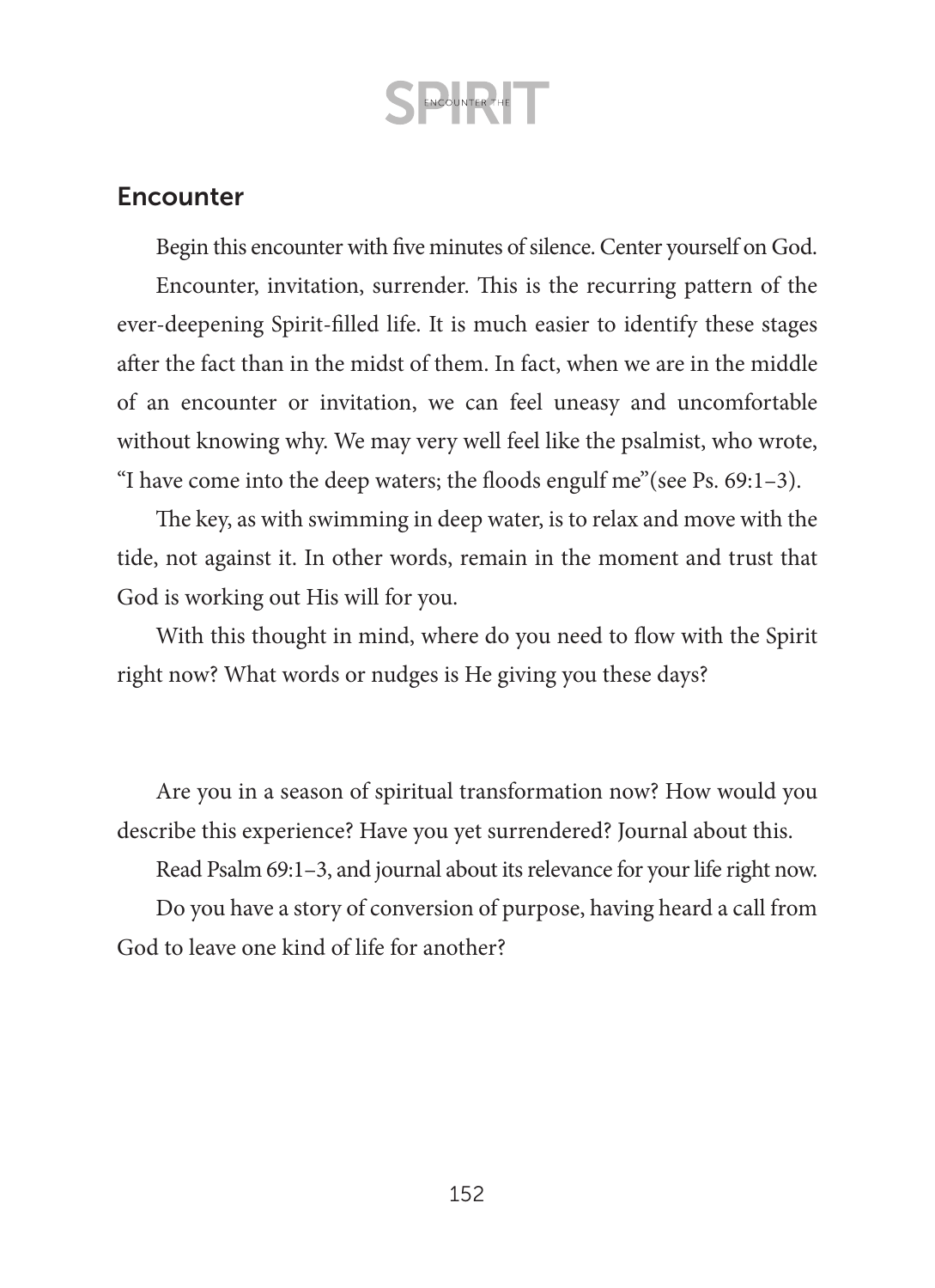How did you experience that season? Was the decision a difficult one? Can you describe it, using the three terms we've mentioned—encounter, invitation, surrender?

End this encounter by reading Psalm 69:30–33. Make this your own prayer of praise, for the seasons of spiritual growth through which the Lord has carried you.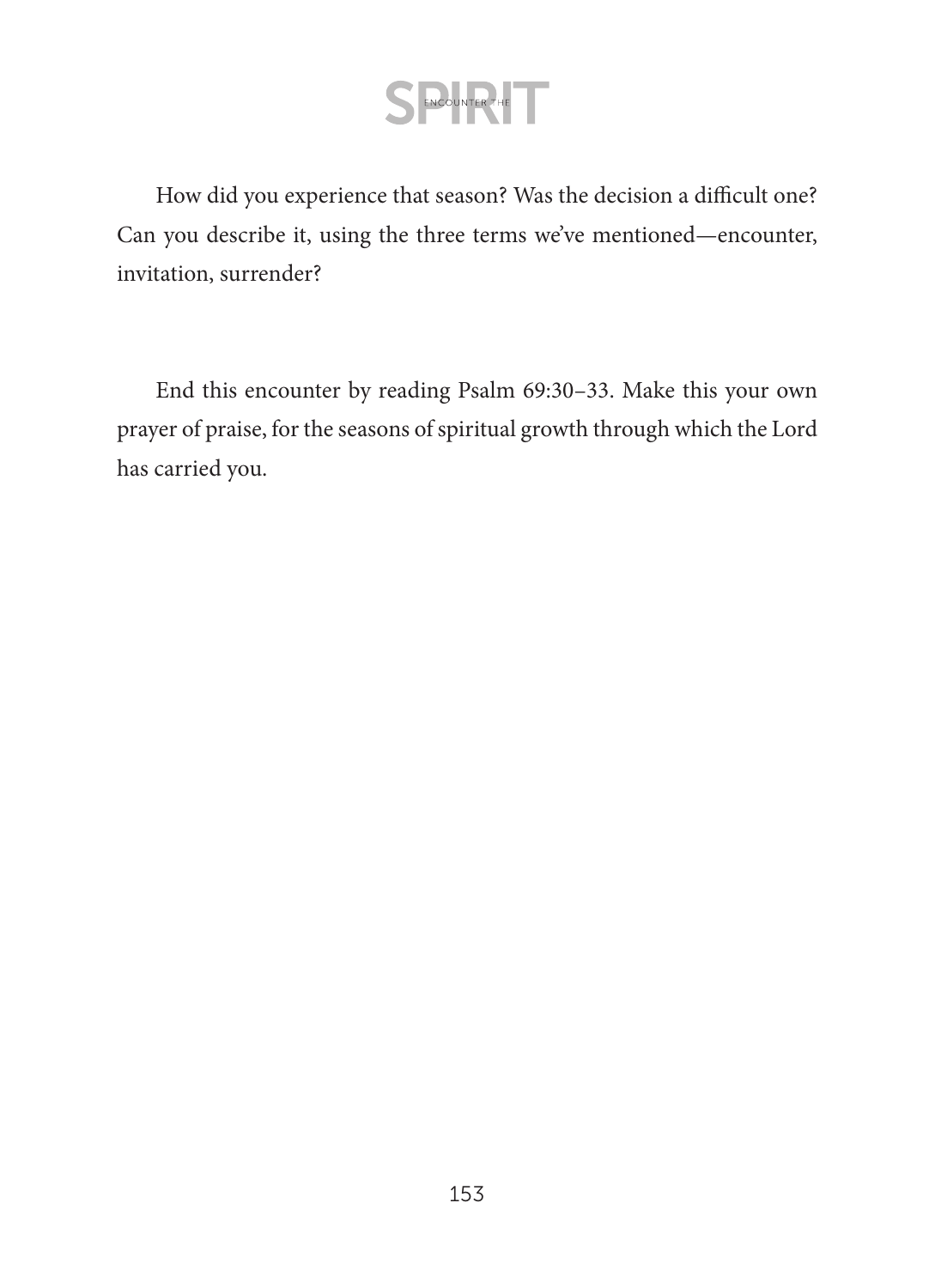### WEEK 7: EXERCISE #3

I want to ask you to put your hand at the back of your head, where it meets your neck. This is the fear center of your brain. When you're faced with a threat, all your thinking moves back to this place. This part of your brain knows nothing but survival. Some of us visit this place every once in a while. Some of us have taken up residence there; we've purchased a condo and moved in.

What are the fears that send you back to this place?

Now, put the heel of your hand to your forehead. The front part of our brains is the most developed part. This is where rational thinking happens. This is also where our identity center is. This is where our life purpose is worked out. They say this is also where personal faith is developed. It is far from our fear center. Remember that.

Joyce Meyer tells the story of Elisabeth Elliot, whose husband was killed along with four other missionaries in Ecuador in the 1950s.<sup>18</sup> After that tragedy, Elisabeth's life was completely controlled by fear. She wanted to continue her husband's work, but was paralyzed by horrible and irrational feelings of fear brought on by the trauma of his murder. Then a friend shared a thought with her that seemed to change everything. She said, "Why don't you do it afraid?" It sounded simplistic, but on that advice, Elisabeth went on to evangelize the Indian tribes of Ecuador, including the tribe of those who had killed her husband.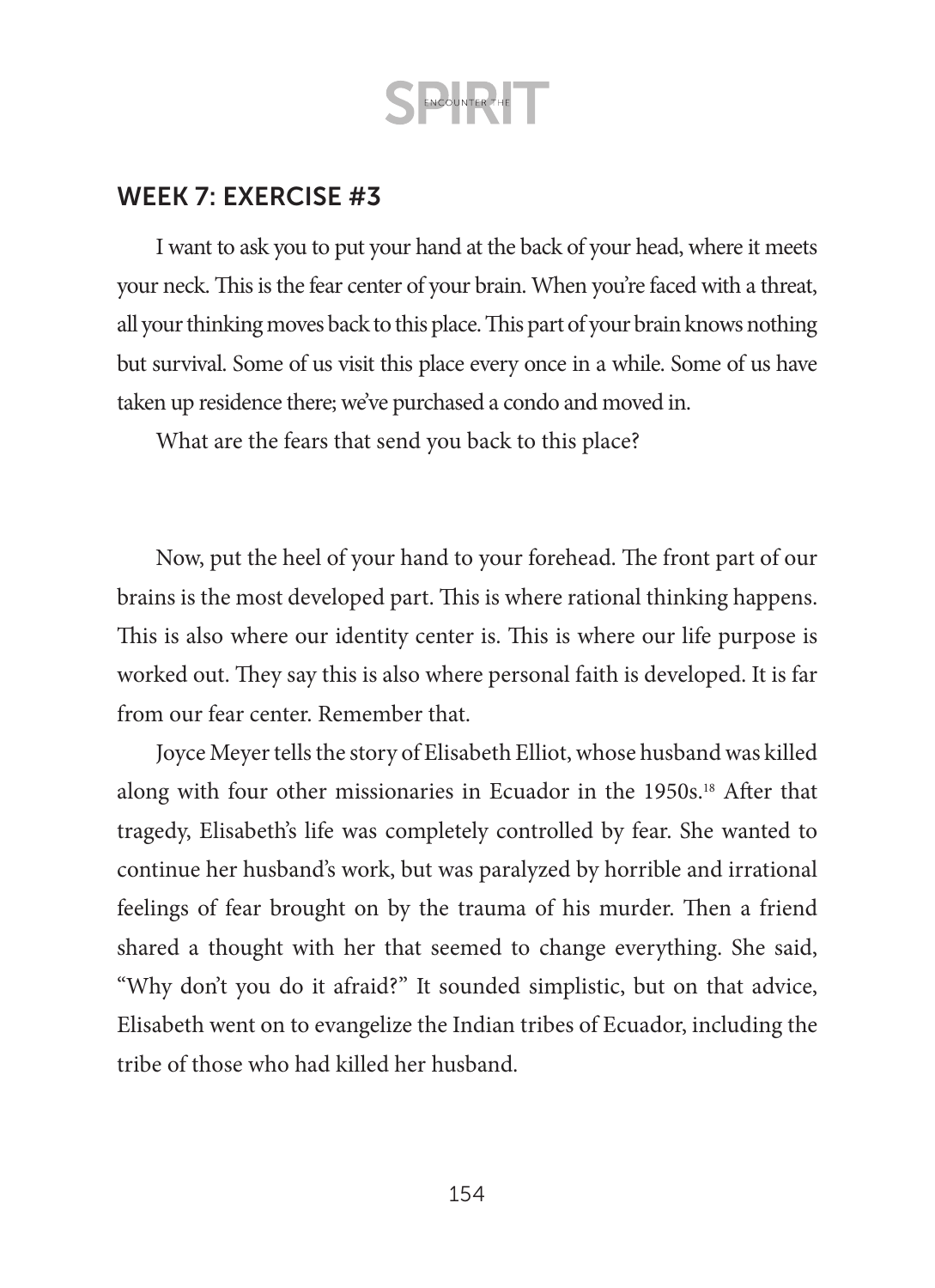Being stuck in fear—worried about possible outcomes and afraid to step out—keeps us far from the place where faith develops. So maybe you're feeling uneasy about having a genuine encounter with the Spirit. Maybe you're worried about what it will look like, about what God might ask of you. So what? Why not do it afraid? Even if our mouth is dry and our knees are shaking, when we step out in faith, we are deciding that our lives will not be ruled by our fears. This is how the kingdom comes—not when we do it perfectly, but when we do it faithfully.

#### **Reread Luke 5:9–11.**

What is Jesus' response to Simon (v. 10)?

In your journal, make notes of other places in Scripture where you remember hearing these words ("Do not be afraid").

Do a search online of the phrase "Do not be afraid" (add the word "Bible" to limit the search to scriptural references).

A mark of the Spirit-filled life is the ability to go with God without fear. When Peter was challenged by Jesus to a new purpose, Jesus challenged him, "Don't be afraid." This is a common refrain in Scripture, especially when someone is being called to a new spiritual place. In fact, the command to "not fear" is the most repeated command in all of the Bible!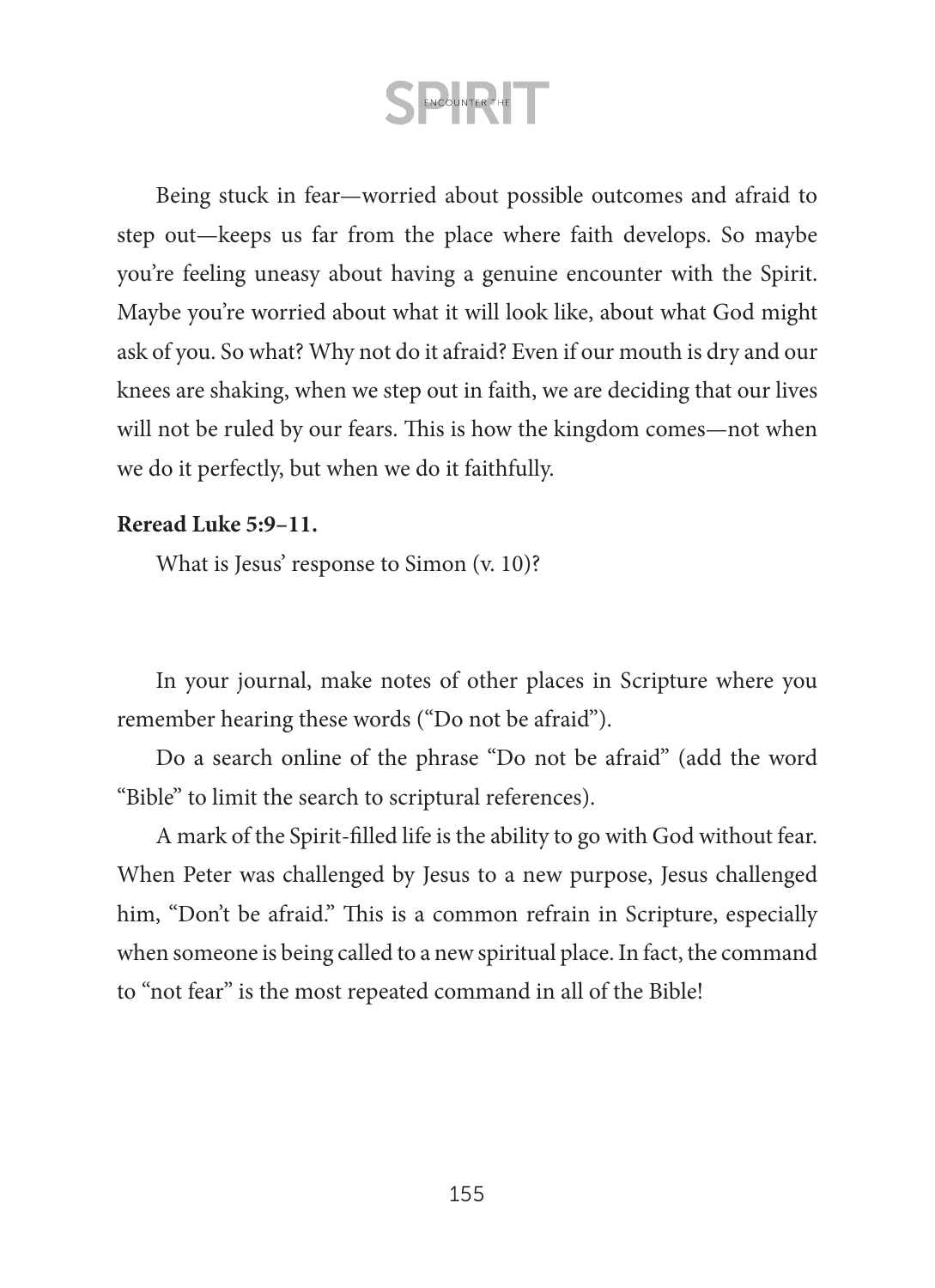#### **Read John 18:15–27.**

Describe Peter's mood and the state of his faith in this scene.

Why do you think Peter was so adamant in his denial of knowing Jesus? Why do you think he repeated that denial three times?

What do you learn about the power of fear from this scene?

Peter may have experienced some of his worst fears in the days during and after Jesus' death. His denials of Jesus in the moments after Jesus' arrest are famous.

But after the ascension of Jesus into heaven, Peter had a conversion of courage. In Acts, chapter 2, after Peter is filled with the Holy Spirit, we watch him take authority over the good news and about three thousand people encounter Jesus in a single day.

#### **Read Acts 2:14–33.**

Pay attention to the Old Testament scriptures Peter quotes in his first public sermon.

Make an argument for why he quotes from these particular scriptures.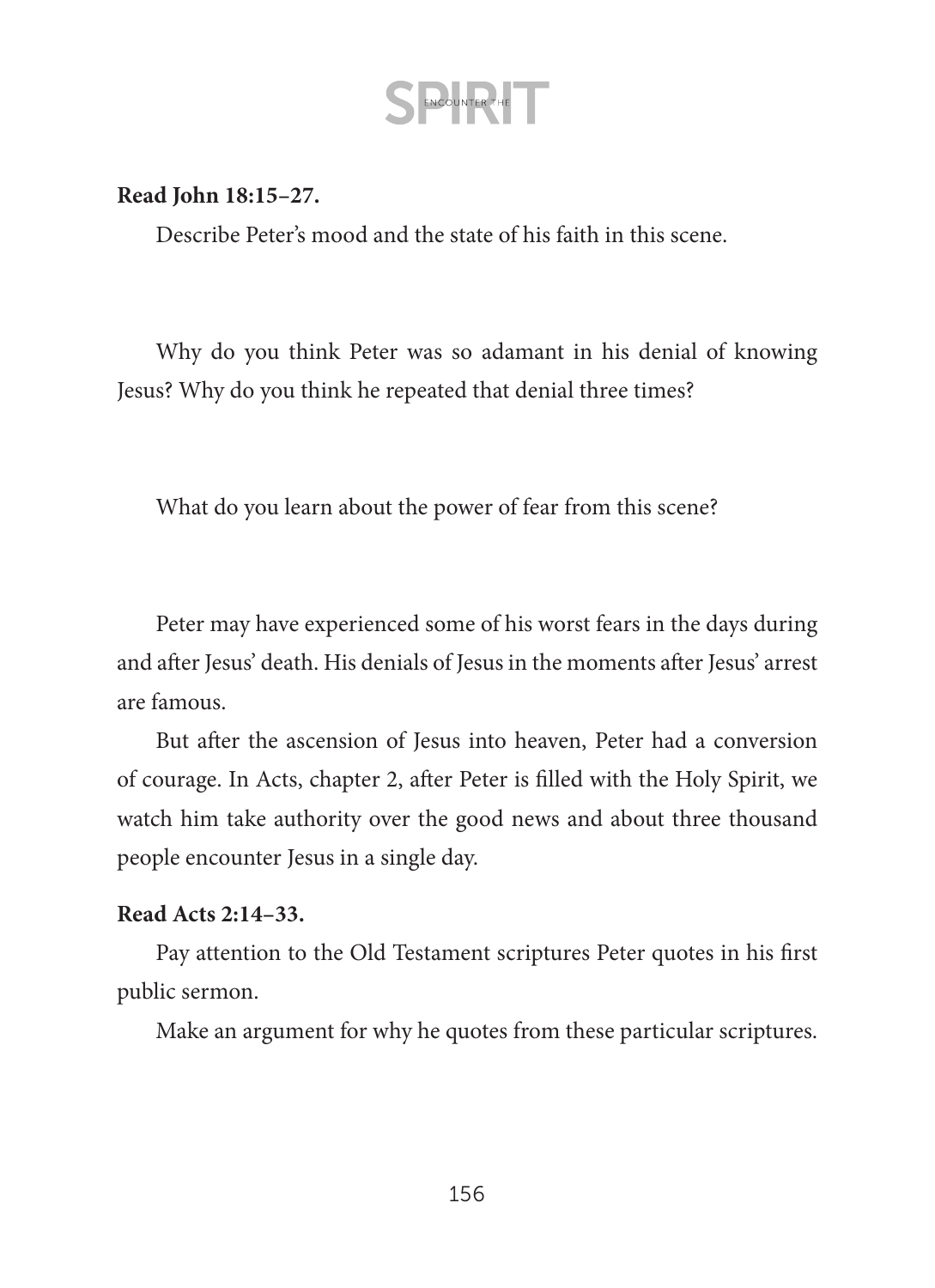What words of encouragement or assurance would his audience have found in these scriptures?

How do you see these scriptures being lived out on the day of Pentecost?

How is the Holy Spirit present in this event?

What do you learn about the power of the Holy Spirit from this event and Peter's teaching?

What is the relationship between the Holy Spirit, courage, fear, and Satan?

We learn something important here about the enemy of our souls. He is lazy. He won't try any harder than he has to in order to get us off track. He doesn't have to make us evil; he only needs to make us afraid.

Read that again*: the enemy of our souls doesn't have to make us evil; he only needs to make us afraid.*

Fear sends us into survival mode, where we will make decisions based on a negative emotion rather than courageous faith. How do we counter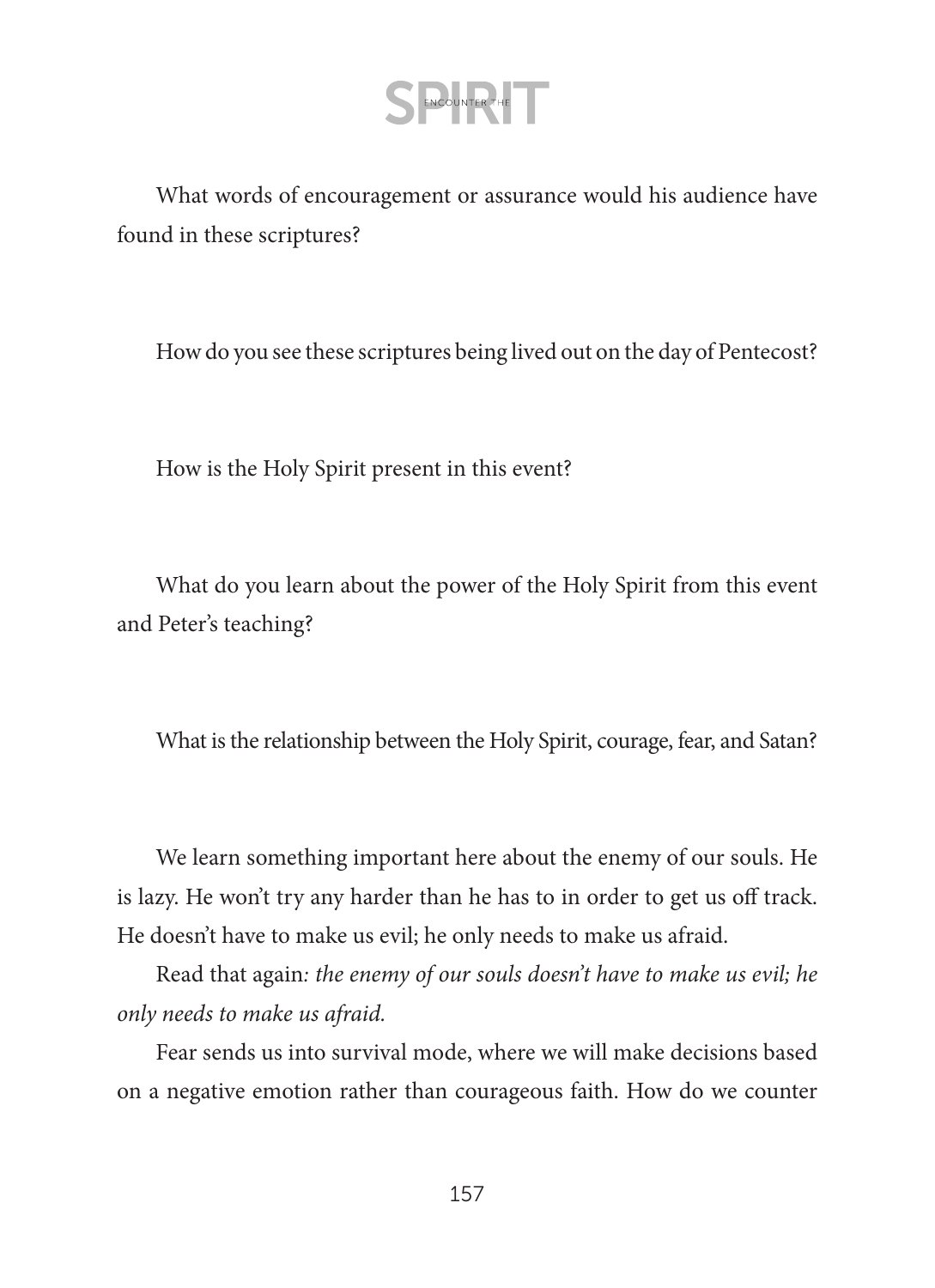that kind of attack? The same way Peter countered it the day he got out of the boat and began to follow Jesus. The same way Elisabeth Elliot countered it the day she went back into the jungle to share Jesus.

Whatever it is God is calling you toward, why not do it afraid?

How can the Holy Spirit help you conquer your fears? How can you participate in His desire to do so?

### **Encounter**

What is the one thing you would do if you weren't afraid? Tell your friend about Jesus? Share your story in front of a group? Distance yourself from a relationship that is holding you back?

What if you were to go ahead and do the thing without waiting for courage? What if you do it afraid?

Maybe we should view courage as a spiritual discipline. We aren't necessarily skilled at it from the beginning, but we can choose to practice it anyway. We can practice being brave in the Spirit's power.

In your journal, make a list of things you might do if you had the courage for it. Include spiritual, physical, relational, and emotional challenges.

Now, choose one thing on that list, and begin thinking of the steps you need to take in order to move toward your goal. Write as many steps as you can think of.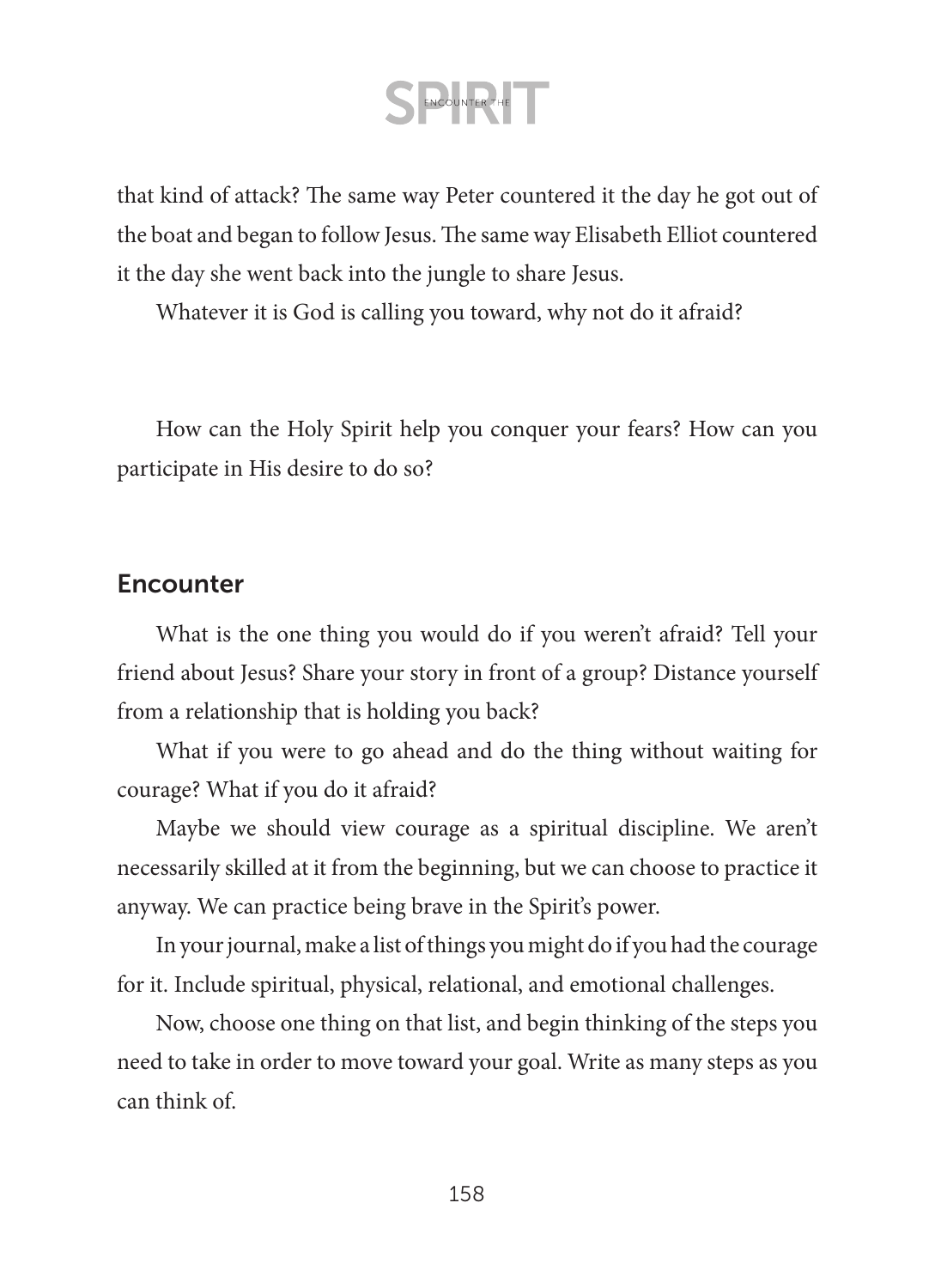What is the first step you listed? Will you be willing to take that one step?

As you step out in faith, in the power of the Holy Spirit, remember Jesus' words to His friends as they entered into a new season:

*"I'm telling you these things while I'm still living with you. The Friend, the Holy Spirit whom the Father will send at my request, will make everything plain to you. He will remind you of all the things I have told you. I'm leaving you well and whole. That's my parting gift to you. Peace. I don't leave you the way you're used to being left—feeling abandoned, bereft. So don't be upset. Don't be distraught."*

*—John 14:26–27 The Message*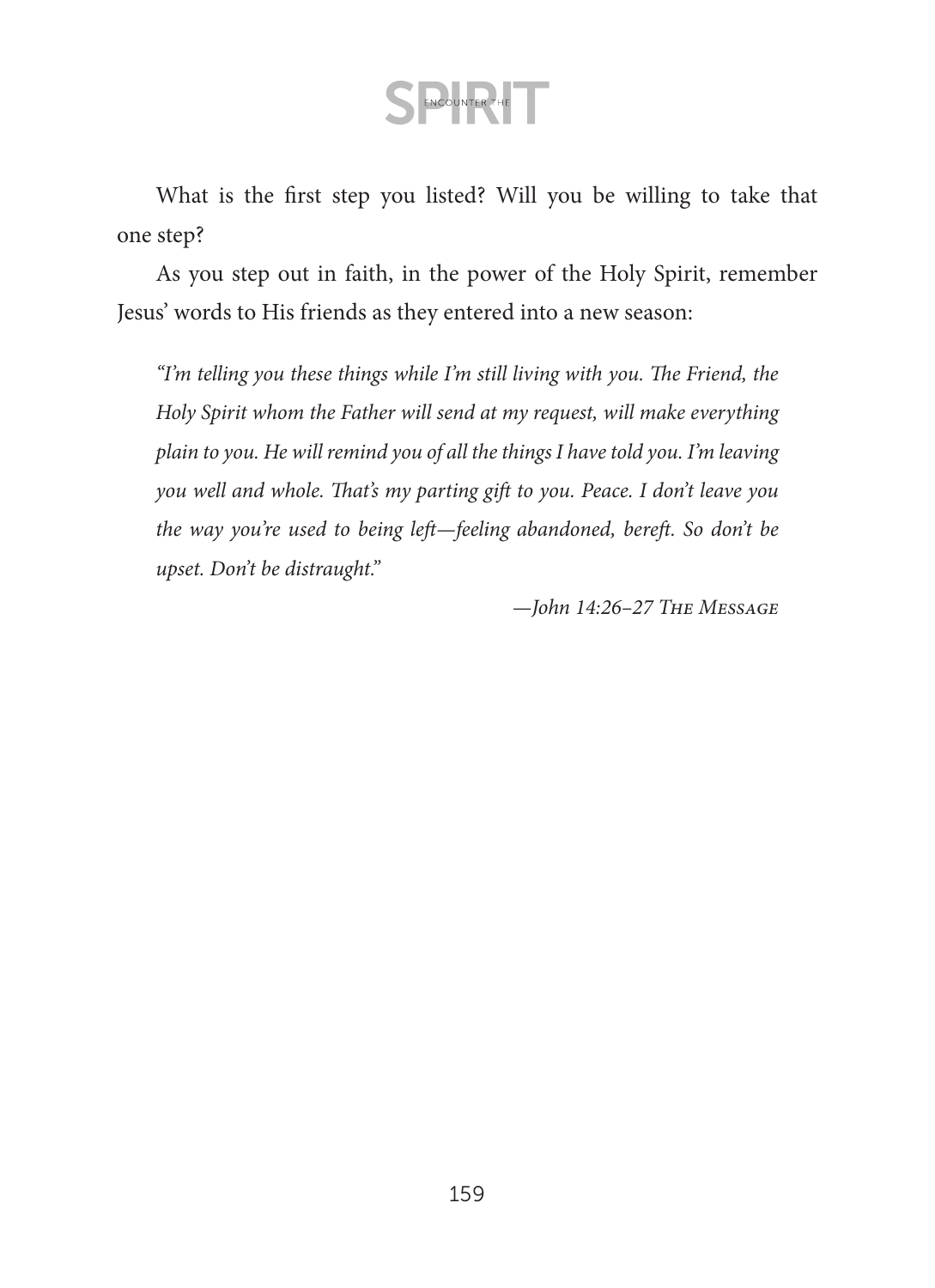

### WEEK 7: EXERCISE #4

#### **Read all of Acts 10.**

Describe the role of Cornelius in this story. Why is he important to the story?

Compare the role of Cornelius in Peter's story to the role of Barnabas in Paul's conversion story.

What does this teach us about God's intention to use others as He reveals Himself and His purposes?

#### **Reread Acts 10:9–23.**

Describe the state of Peter's faith in this portion of the story. Where do you see his faith displayed? How does he practice faith?

We've mentioned before that Spirit-filled followers are spiritually flexible. How do you see this idea lived out in this story?

How about you? Have you had an experience of radically changing your direction based on a word from the Lord?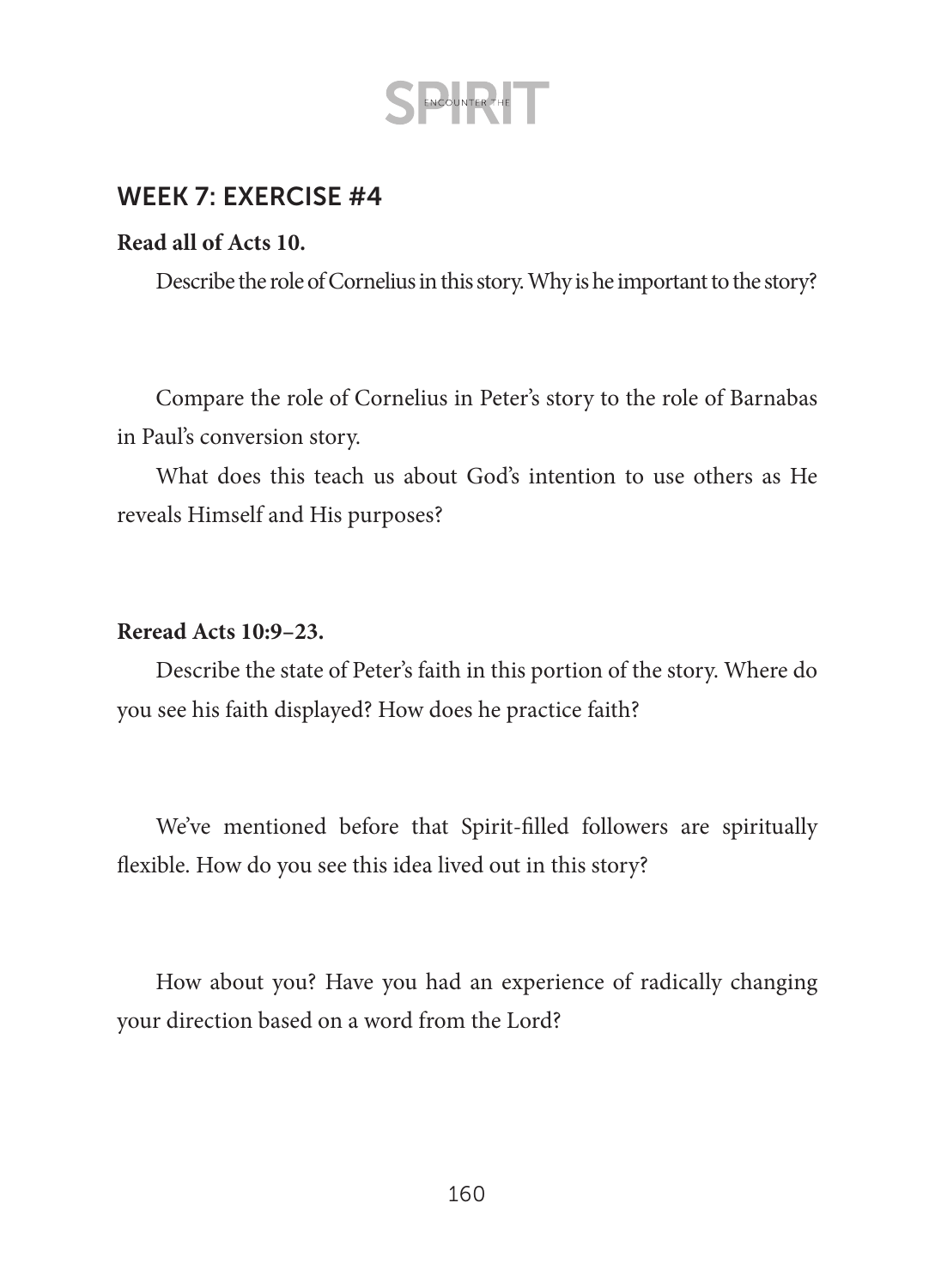We've already read Peter's retelling of this story. Now, we read the account as it occurred. It is unusual that this story appears twice in the book of Acts, but we understand. When something amazing happens to us, don't we tend to tell and retell our account of it (until our friends are rolling their eyes with that "there she goes again" expression)? We retell things that make an impact on our lives. We retell the important stories, the ones that astonish us, that change us. That is surely what the writer of Acts is doing here—telling then retelling a story that changes everything.

This is Peter's third conversion, a conversion of heart. First, Peter was hungry for purpose. Then he became hungry for truth. Now, he is hungry for souls. Peter discovers what it means to love people. He begins to experience life on God's terms, to see things and people as God sees them. He receives that mark of the Holy Spirit—a supernatural ability to love even the ones his culture has given him permission not to love.

Peter has now begun to trust that voice of the Spirit in his life, like deep calling to deep (see Ps. 42:7). He discovers a partnership with the Holy Spirit. This is more than a conversion; it is an *immersion*. This is where Peter finds his peace with the mystery and the mess of this glorious follower's life. He finds out he doesn't have to explain it. He only has to be willing to encounter it. He has to be willing to let the Holy Spirit fall where He will, as a father on a long-lost son, as a mother on a child who was lost but now found.

Following requires an ability to hear and respond to the Spirit's leading. Have you taken time yet to explore this yet?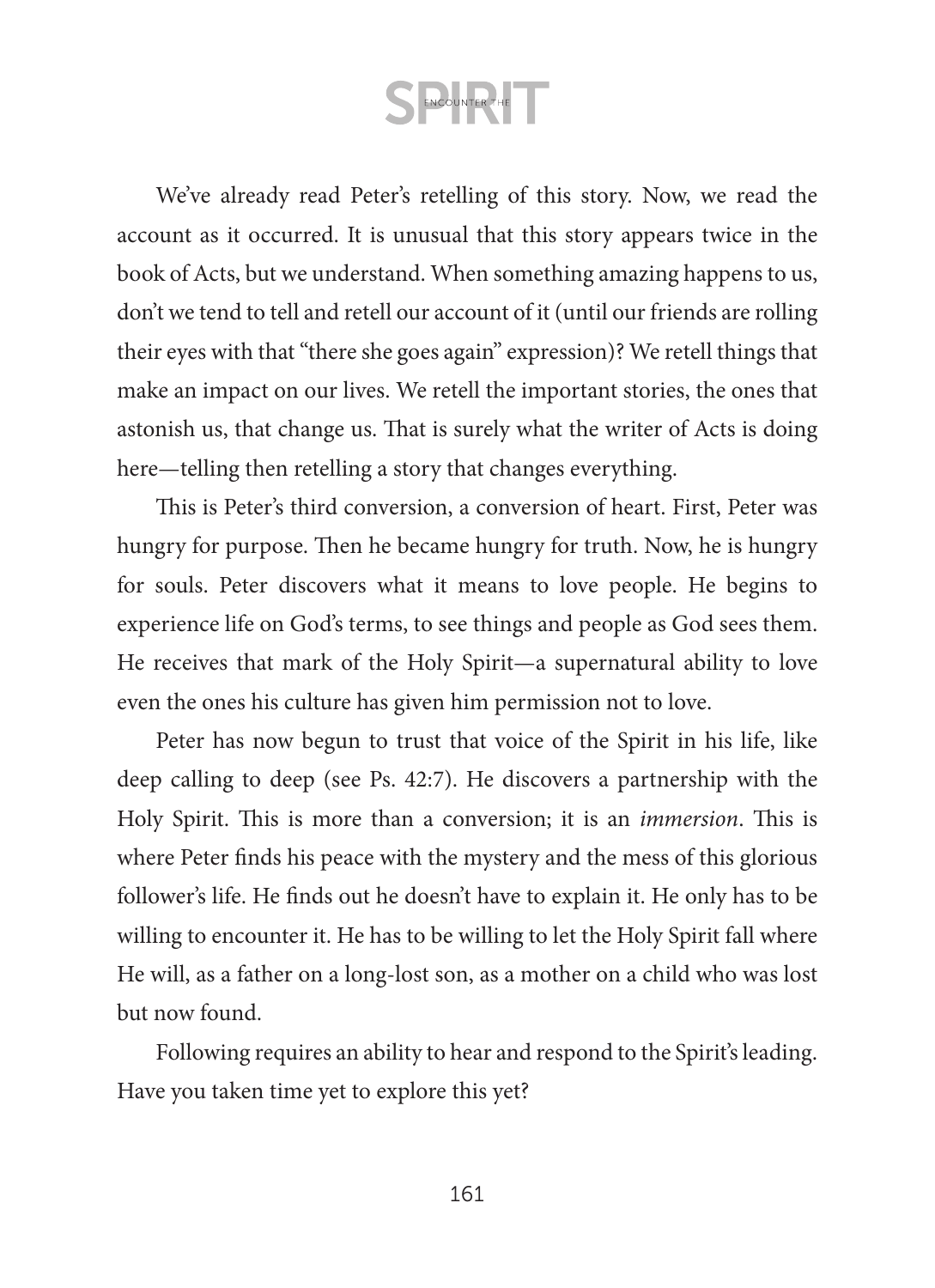### **Encounter**

#### **Reread Acts 10:19–20, then Acts 10:30–32.**

Peter sees a vision and hears the Spirit. Cornelius sees a man before him and hears a voice. Two great men of God encounter the supernatural and trust their experience enough to act on it. These encounters can only take place by the power of the Holy Spirit.

How does God usually communicate with you?

Have you taken time yet to explore what the voice of the Holy Spirit sounds like in your life? As best you can, describe what it is like for you? How does the Holy Spirit most often reveal Himself in your life?

Have you had an experience of hearing the Spirit, or do you know someone who has? Can you tell about that experience?

In the introduction to this guidebook, I shared a bit about my own experience with journaling:

*I often journal in two colors, writing my own thoughts in black or blue ink, and what I sense may be Spirit-inspired thoughts in red. When I come across a thought that seems profound ("smarter than I could have thought*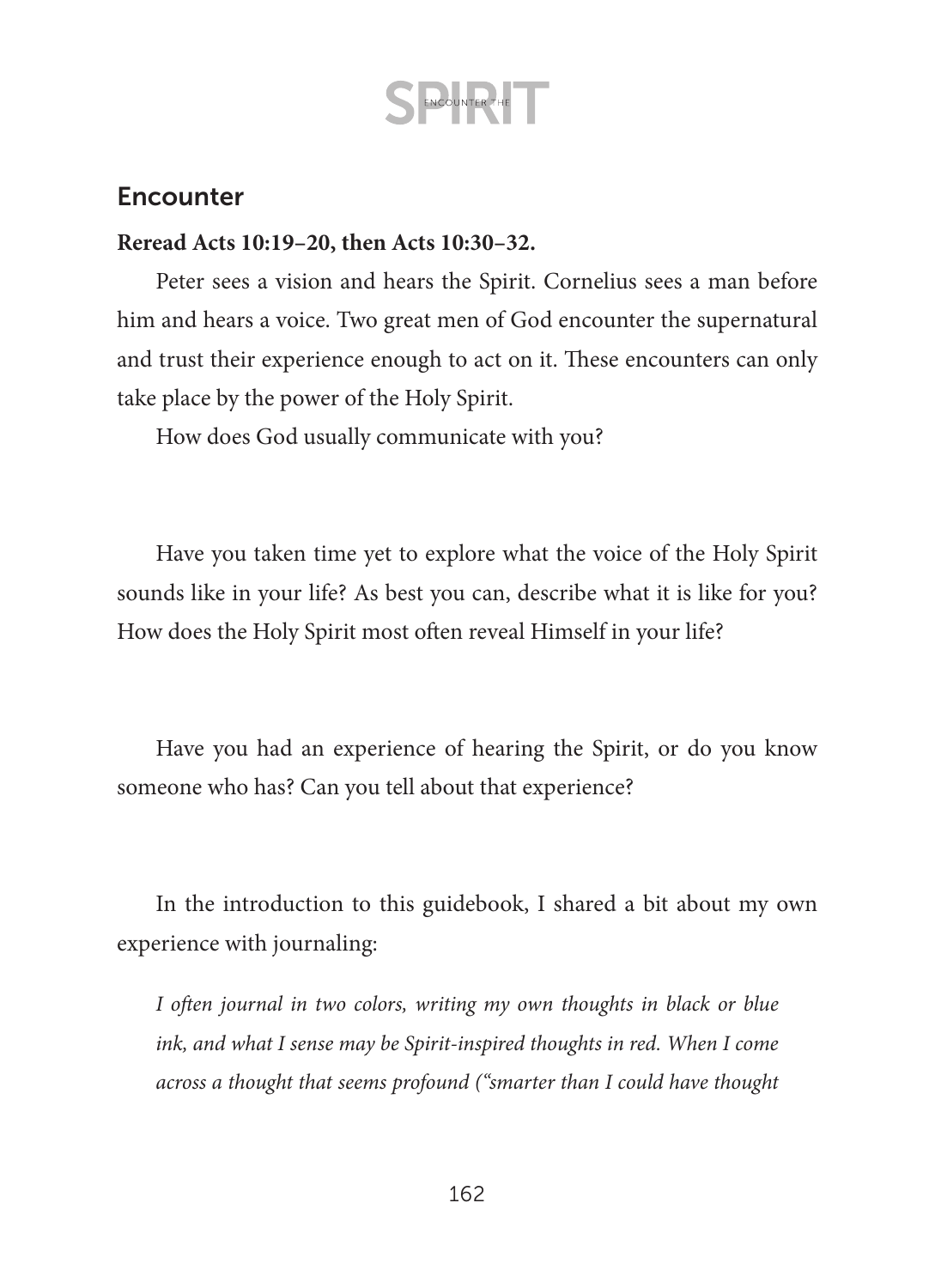*of myself," as Asbury professor Dr. Bob Tuttle would say), I note that thought in red, just like the words of Jesus in my Bible.* 

*Sometimes I'll even write a question at the top of the page, then journal everything I hear in red. I don't try to analyze it; I just listen for the voice of the Spirit and write what I hear. A week or so down the road, I may come back to that entry to see how it sounds with the benefit of a little time and perspective. Often, I am amazed at how helpful those entries can be to my journey with Jesus. I do believe He still speaks into our lives. I have encountered Him in the practice of journaling. I hope you will, too.*

What I'm describing here is a conversation with the Holy Spirit. Why not try this now? In your journal, write a question that's been on your mind. Now, listen. Give the Holy Spirit space and time to respond, and write what you hear. Don't judge what comes, just write. Maybe you're hearing from the Holy Spirit, or maybe you're only hearing your stomach growl. Either way, it is okay! You can always come back to it in a week or so to see whether it sounds true to your experience of the Spirit.

Begin a regular practice of allowing God room to speak into your life. Trust what Jesus told us, that God longs to give the Holy Spirit to those who ask. So . . . why not ask?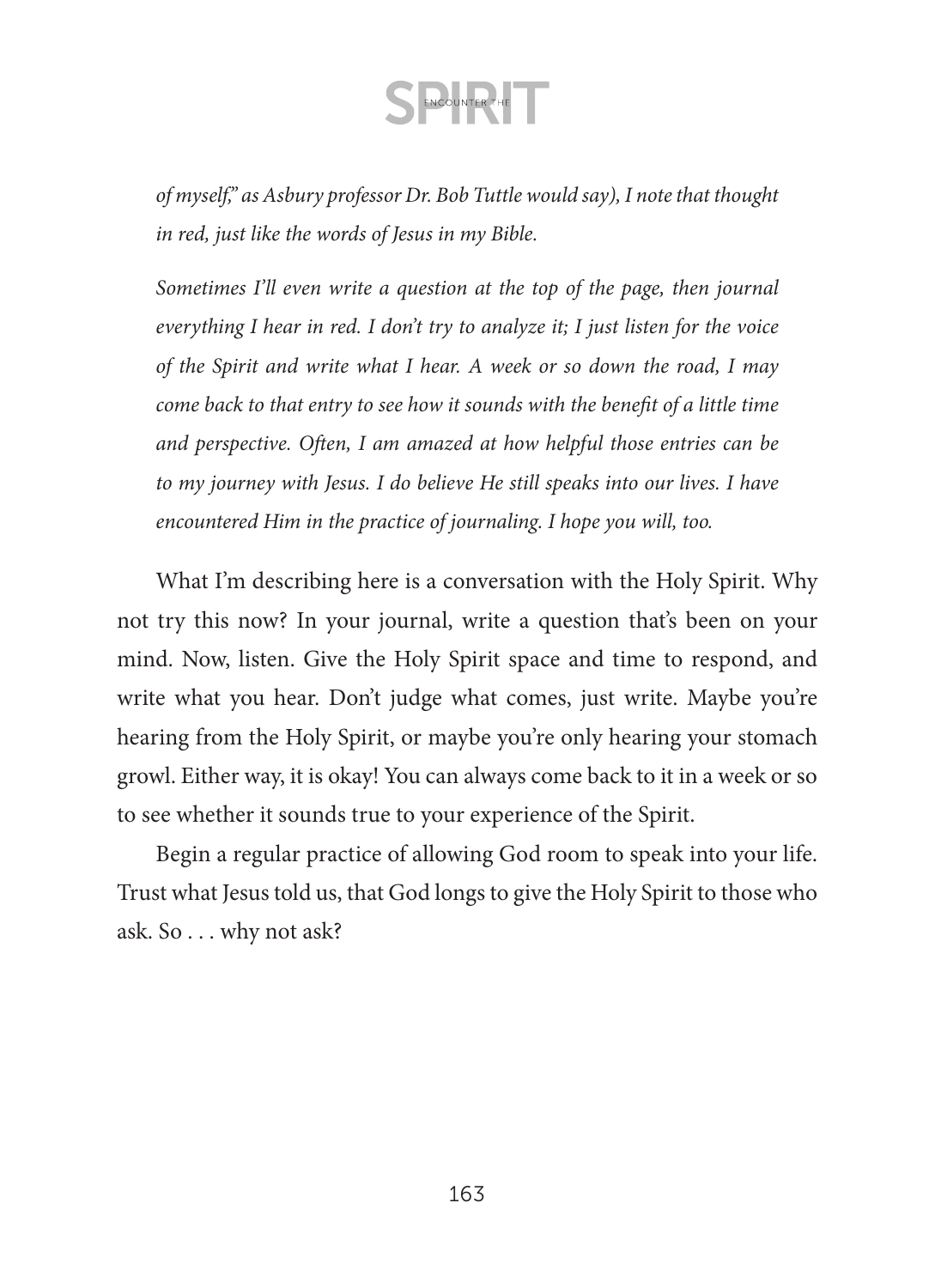

### WEEK 7: EXERCISE #5

#### **Read 1 Corinthians 3:16–17. Then read Ephesians 2:17–22.**

Are you going someplace spiritually? Are you closer to God's promises for your life than you were when we began this study? Are you closer than you were a year ago? Five years ago? Or are you still out there in the desert of indecision, waiting for one more sign?

Here's the whole thing with the Spirit-filled life: it is designed to move. That's where we began this journey. We began in the desert, where we discovered God's Spirit hovering over the tabernacle, guiding the people through the wild and into His promises. Out there in the desert, we learned that *when God moves, we move.*

What I learn from my desert ancestors in Exodus changes what I understand about the nature of both the spiritual life and the church. If "church" is a noun, then it is something I come to and sit in. But if "church" is a verb, then it is not a monument but a movement. After all, nouns sit; verbs go. So consider your own church, and especially your own life in Christ. Are you a noun or a verb?

Nouns view church as a place to go. Verbs understand that church is what we are.

Nouns believe someone somewhere is supposed to provide the programs we come to. Verbs get it that we are a functioning part of a body together with a whole lot of others.

Nouns think passively about faith. Verbs see themselves as a partner in shaping their spiritual growth.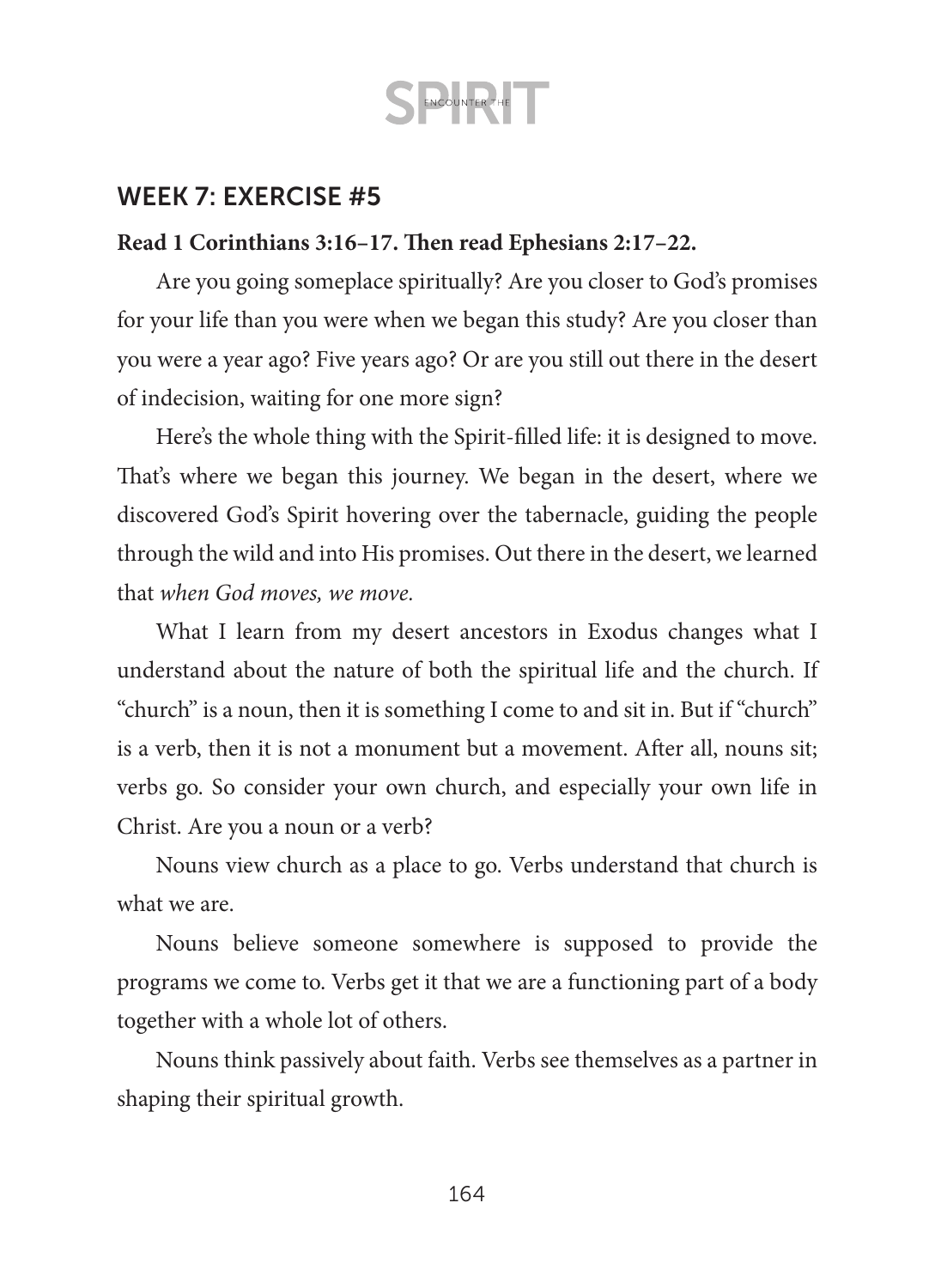Nouns sit and wait for someone somewhere to provide them with mission opportunities. Verbs say, "What motivates *me* ought to *motivate* me."

Nouns assume the church owes them something. Verbs believe that, if anyone owes anyone anything, we owe Jesus. Not to earn salvation, but because of what He's done for us. Verbs proclaim, "My mission is defined by what Jesus has done for me."

Nouns are always looking for what we used to have. Verbs look ahead. Nouns say, "Its not *my* job." Verbs say, "It *is* my opportunity."

Nouns believe a church is bricks and mortar. Verbs believe a church is *un*bound and *out*bound.

Nouns say, "You come here, and we'll show you Jesus." Verbs say, "We'll come to you and *be* Jesus."

Nouns say, "Let's *go* to church." Verbs say, "Let's . . . just . . . go."

Verbs believe that when God moves, we move—whatever the cost, whatever the commitment—because it is only in moving with the Holy Spirit that we find our pleasure, passion, and purpose, and bring pleasure to God.

A deep connection exists between the tabernacle and the journey. It is in the Presence that the flowing forth occurs. So the *real* question for you and me is: *Are you a noun or a verb?* In other words, is there a flowing forth in your life?

The Bible tells us we are tabernacles for the Spirit of God. It is the Holy Spirit who activates our life in Christ, who creates spiritual movement in and through us. In Exodus, it was not a person but a community that moved out of bondage and toward the promises of God. And it was that same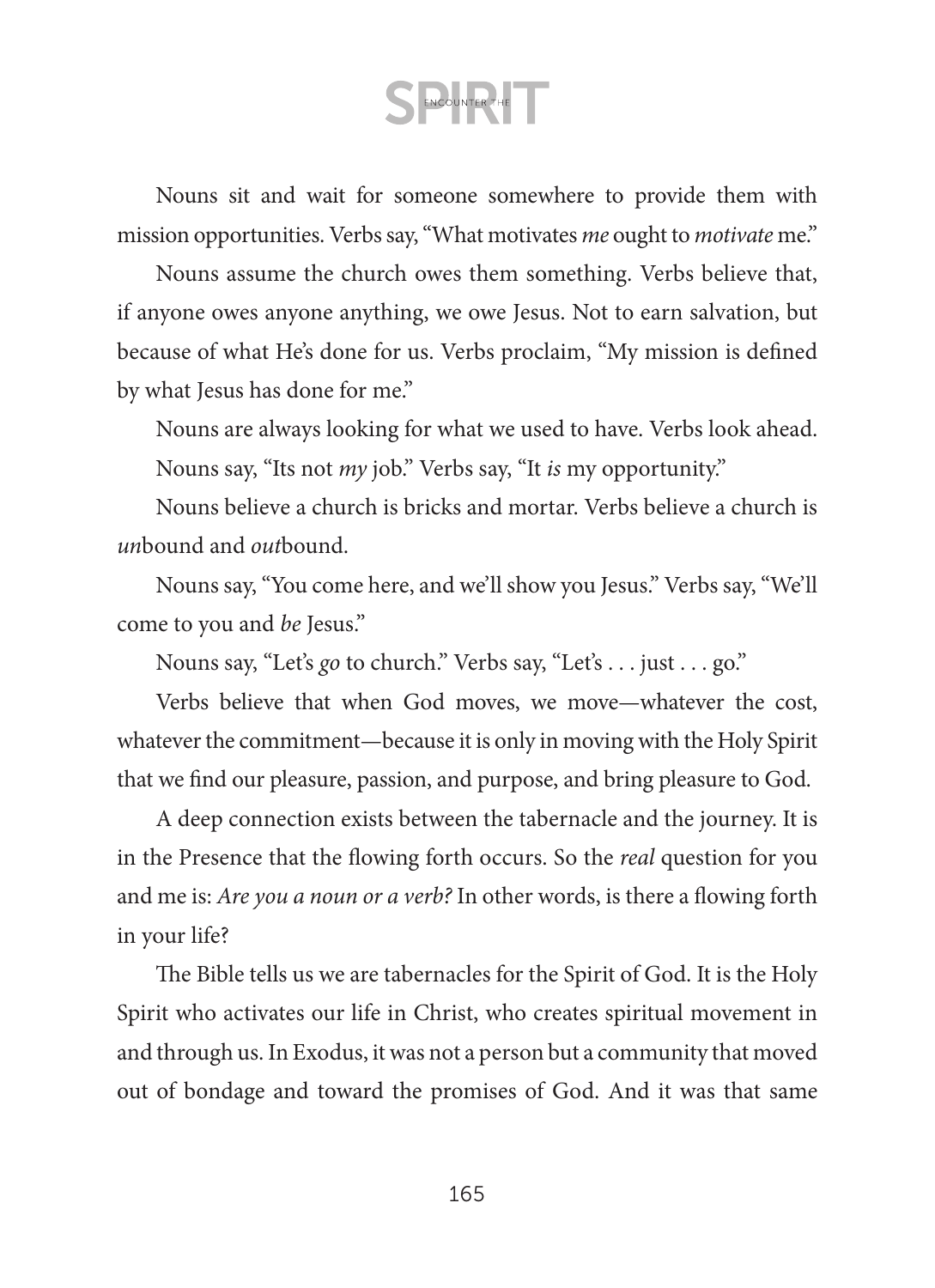community that built the tabernacle. In Nehemiah, it was a community that built the temple and restored the wall. In Acts, it was a community that received the Holy Spirit and then flowed out into the streets building that community from a couple dozen to a few thousand in one day.

The filling of the Holy Spirit is not *first of all* an individual, emotional experience but something given to the community to strengthen and empower it for the work of the kingdom. That's how we've been designed by God. We are designed to follow Him *in community*.

Exodus teaches us that the tabernacle is important to God. It is both where we meet and how we know when to move. Acts teaches us that *we* are now the tabernacle of God. *We* house the Holy Spirit. And as His temple, we are called to a journey. *When God moves, we move.*

*Are you going someplace spiritually? Will you move when He moves?* If you will, answer a holy yes.

#### **Encounter**

#### **Read Luke 24:44–49, then Acts 1:4–8.**

In the introduction to this study, I referenced Luke 24:49, where Jesus admonishes His followers to "stay in the city until you have been clothed with power from on high." This warning is repeated in Acts 1:4–5: "Wait for the gift my Father promised. . . . For John baptized with water, but . . . you will be baptized with the Holy Spirit."

I end this study with a challenge to flow with the Spirit. If you have received Him into your life, go with Him.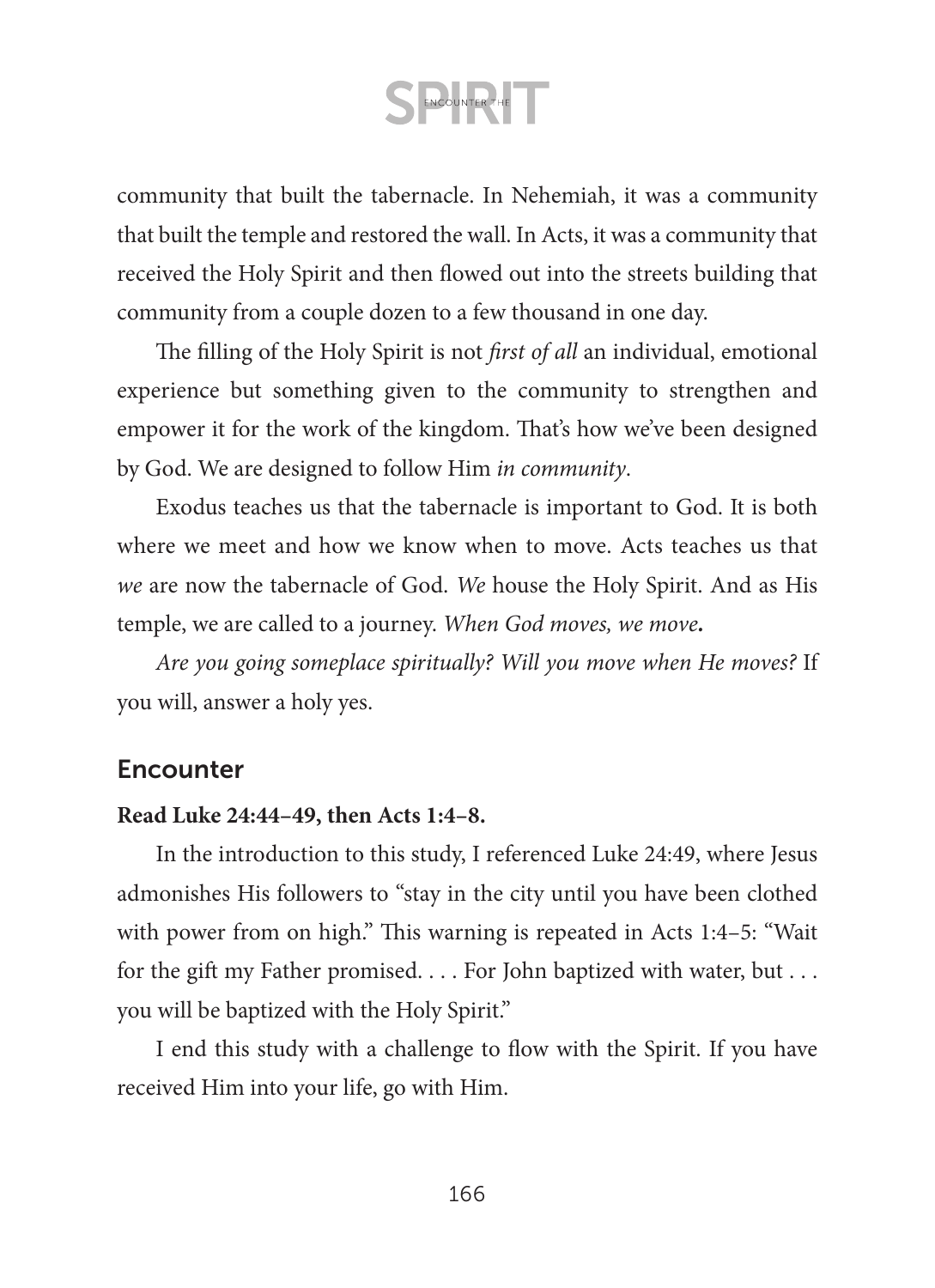Have you encountered the Spirit? If so, where has it occurred for you?

What concepts have most helped your understanding of God's work in your life?

If you are meeting with a group, take time to share the highlights of this study. If you've had a personal encounter during this study, share that with your group.

### Conclusion

I want you to know that as you move on from this study, my deepest hope is that you will continue to surrender daily to the work of the Holy Spirit. Because the fact is, lots of people believe in Jesus, but not as many people are willing to follow Jesus through the grave, into resurrection, and then into the Spirit-led life. Not as many are willing to die to whom they've allowed themselves to become so they can experience the *whole* gospel. Not many will hunger and thirst after love, joy, peace, patience, kindness, gentleness, faithfulness, goodness, and self-discipline. Being baptized in the Holy Spirit is about getting immersed in the whole gospel, not only the part that gets us to heaven, but the whole gospel.